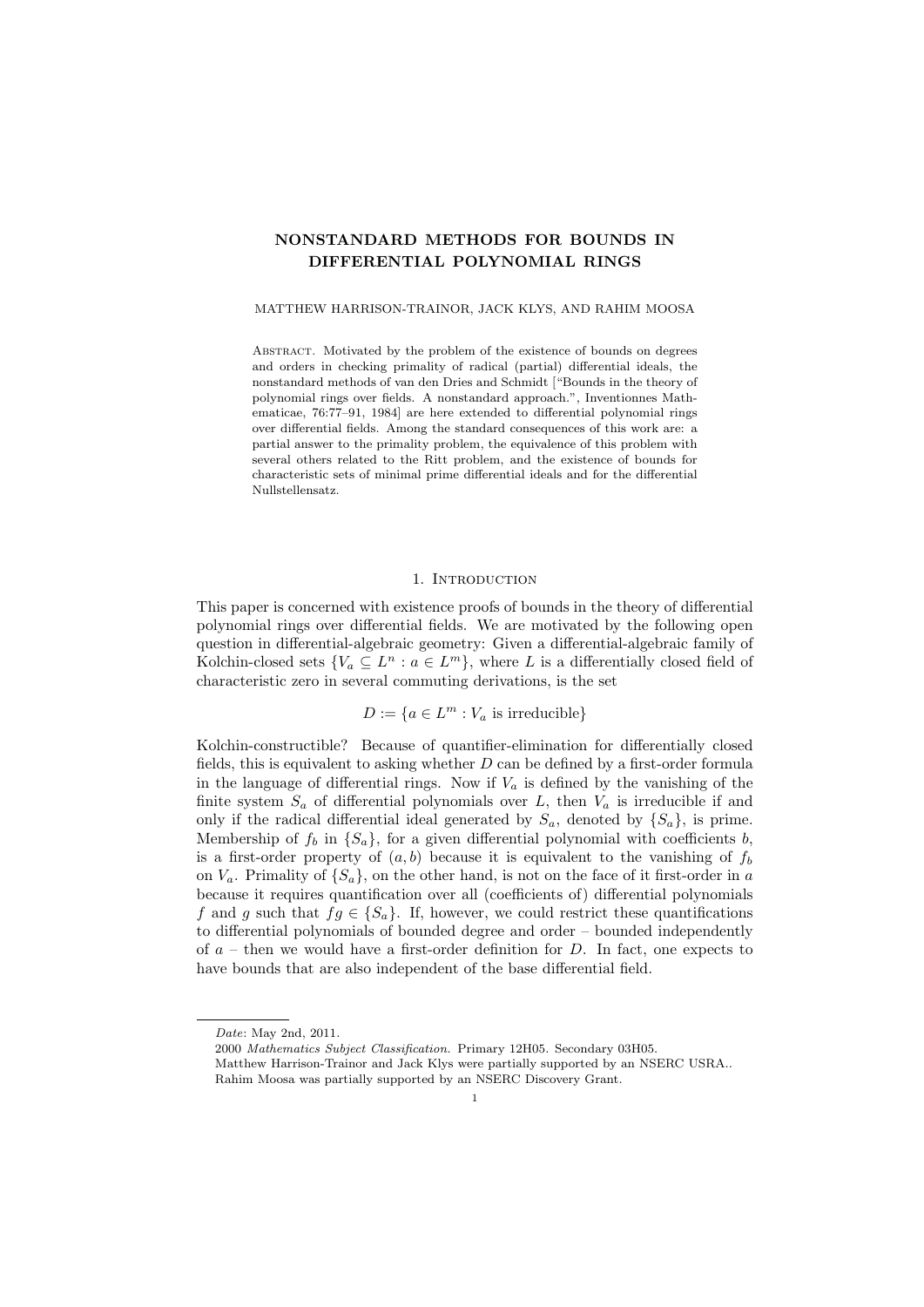**Conjecture 1.1** (Definability of primality). For every d there exists  $r = r(d, n, m)$ such that for every field of characteristic zero equipped with  $m$  commuting derivations  $\Delta = \{\delta_1, \ldots, \delta_m\}$  and every finite set S of  $\Delta$ -polynomials in n indeterminates  $X = (X_1, \ldots, X_n)$  over k of degree and order  $\leq d$ , the following are equivalent:

- (i)  $\{S\}$ , the radical  $\Delta$ -ideal generated by S, is prime,
- (ii)  $\{S\}$  is proper and for all  $\Delta$ -polynomials f and g in X over k of degree and order  $\leq r$ , if  $fg \in \{S\}$  then  $f \in \{S\}$  or  $g \in \{S\}$ .

The purely algebraic analogue of Conjecture 1.1, which asks for a bound on degrees for checking the primality of radical ideals in polynomial rings over fields, has an affirmative solution, and this is why irreducibility in algebraic families of Zariskiclosed sets is definable (in the language of rings). Constructive proofs go back to the work of Hermann [4] and later Seidenberg [6]. Clearer and more efficient proofs of the existence of bounds were given by van den Dries and Schmidt in [7] using a nonstandard approach; that is, by studying ultraproducts of polynomial rings over fields. Our goal here is to extend the methods of van den Dries and Schmidt to the differential setting; to study the ultraproducts of differential polynomial rings over differential fields and to bring that to bear on Conjecture 1.1.

We obtain a partial solution whereby we are able to bound one of the two quantifiers in the definition of primality; see Theorem 5.4 below. We are also able to prove the equivalence of Conjecture 1.1 with four other natural existence-of-bounds conjectures in differential algebra; see Theorem 5.7. Here we are motivated by [2] where a related series of problems around the existence of *algorithms* in computational differential algebra are shown to be equivalent. As a byproduct of our analysis we also obtain quick existence proofs of bounds in two other areas where bounds have been obtained by (or are deducible from) constructive methods; namely for characteristic sets of minimal prime differential ideals (Theorem 6.1) and for the differential Nullstellensatz (Theorem 6.3).

The results described above are proved in the final two sections of the paper, based on the study of internal differential polynomials carried out in Section 4. In Sections 2 and 3 below we review the relevant notions from differential algebra and introduce the corresponding nonstandard setting.

We are grateful to Alexey Ovchinnikov for his explanations regarding several points of constructive differential algebra.

## 2. Differential-algebraic preliminaries

We begin with a quick review of differential polynomial rings, primarily to set notation. See [5] for details.

Suppose  $m, n \leq \omega$ ,  $(k, \Delta = {\delta_1, \ldots, \delta_m}$  is a differential field of characteristic zero in m commuting derivations, and  $X = (X_1, \ldots, X_n)$  is an n-tuple of indeterminates. Let  $\Theta = \{\delta_1^{e_1} \cdots \delta_m^{e_m} : e_i \ge 0\}$  be the set of  $\Delta$ -operators and set  $\Theta X := \{ \theta X_i : \theta \in \Theta, 1 \leq i \leq n \}.$  The ring of  $\Delta$ -polynomials in X over k, denoted by  $k{X}$ , is the ring of (commutative) polynomials in  $\Theta X$  over k equipped with the natural structure of a  $\Delta$ -ring. For this reason the  $X_i$  are called *differential indeter*minates while the elements of  $\Theta X$  are the *algebraic indeterminates*. For a subset  $S \subset k\{X\}$ , we use  $(S)$ ,  $[S]$ , and  $\{S\}$  to denote, respectively, the ideal,  $\Delta$ -ideal, and radical  $\Delta$ -ideal generated by S. By the *degree* of a  $\Delta$ -polynomial  $f \in k\{X\}$  we will mean the total degree of f as an element of  $k[ΘX]$ , and by its *order* we mean the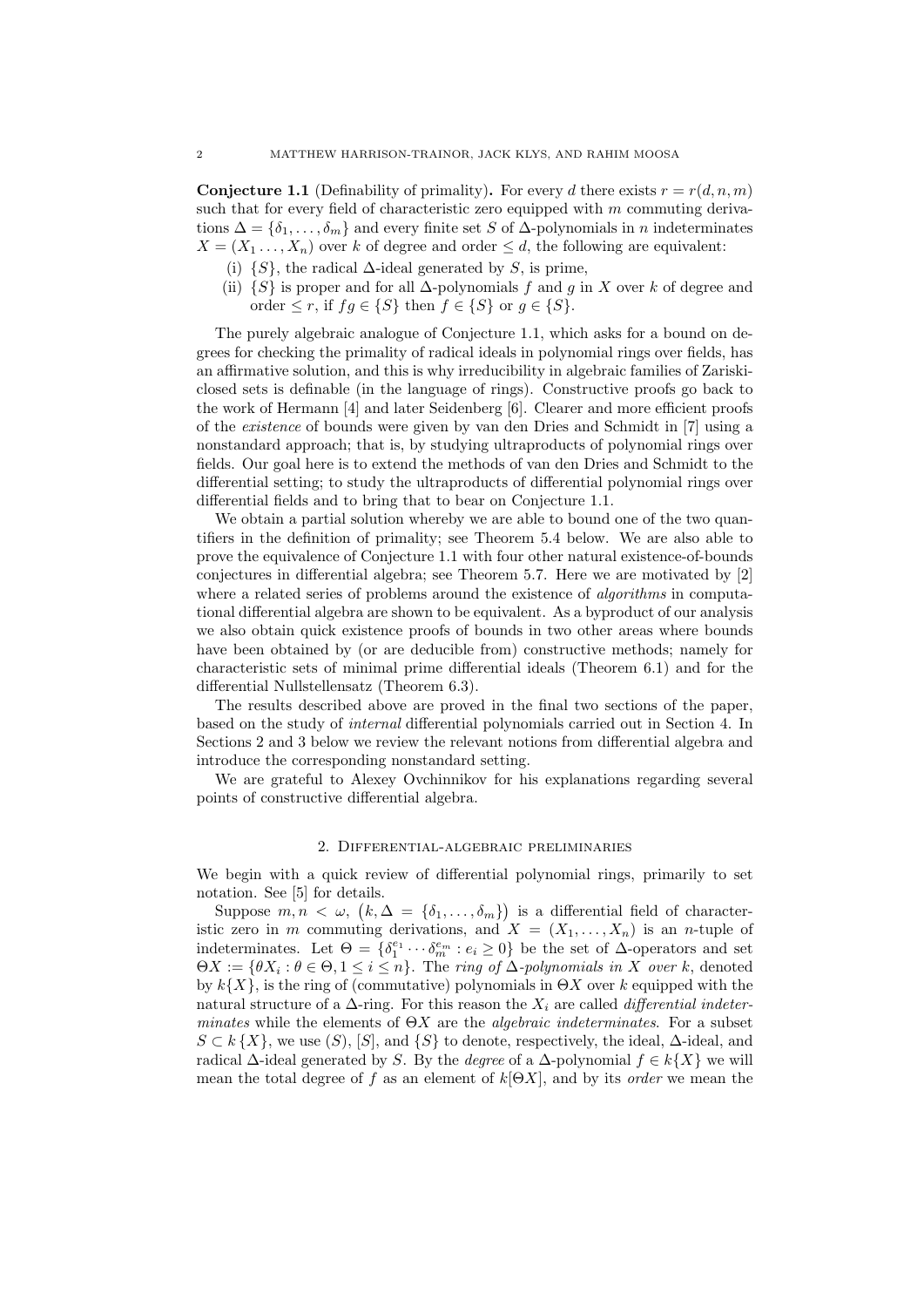maximum order of the  $\Delta$ -operators that appear in f. (The *order* of a  $\Delta$ -operator  $\delta_1^{e_1} \cdots \delta_m^{e_m}$  is  $e_1 + \cdots + e_m$ .) 1

We rank the algebraic indeterminates by  $\delta_1^{e_1}\cdots\delta_m^{e_m}X_i<\delta_1^{f_1}\cdots\delta_m^{f_m}X_j$  if and only if  $\left(\sum_{i=1}^m\right)^m$  $_{l=1}$  $e_l, i, e_1, \ldots, e_m$  $\setminus$  $\langle \int_{0}^{m}$  $l=1$  $f_l, j, f_1, \ldots, f_m$  $\setminus$ in the lexicographic ordering.

According to this ranking we enumerate  $\Theta X$  as  $(Z_h : h < \omega)$ , and define the *height* of an algebraic indeterminate v to be the h such that  $v = Z_h$ . Given  $f \in k\{X\} \backslash k$ , the leader of f, denoted by  $v_f$ , is the highest ranking algebraic indeterminate appearing in  $f$ , and the *height* of  $f$  is by definition the height of its leader. The leading coefficient when f is written as a polynomial in  $v_f$  is called the *initial* of f and is denoted by  $I_f$ . Note that the leader of  $I_f$  is strictly less than  $v_f$  in rank. The derivative of f with respect to  $v_f$  is called the *separant* of f and will be denoted by  $S_f$ . A consequence of these definitions is that for any  $\theta \in \Theta \setminus \{1\}$ , the initial of  $\theta f$ is  $S_f$ .

The ranking of the algebraic indeterminates extends to ∆-polynomials by the lexicographic ordering on the pair  $(v_f, \text{deg}_{v_f}(f))$ . So for example both rank $(I_f)$ rank $(f)$  and rank $(S_f)$  < rank $(f)$ . This ranking extends also to finite sequences of  $\Delta$ -polynomials by the following lexicographic-like ranking: rank $(f_1, \ldots, f_r)$ rank $(g_1, \ldots, g_s)$  if either there is  $k \leq \min(r, s)$  with rank $(f_i) = \text{rank}(g_i)$  for all  $i < k$  and rank $(f_k) < \text{rank}(g_k)$ , or  $r > s$  and  $\text{rank}(f_i) = \text{rank}(g_i)$  for all  $i \leq s$ .

Suppose  $f, g \in k\{X\}$ . Recall that f is reduced with respect to g if  $\theta v_g$  does not appear in f for any  $\theta \in \Theta \setminus \{1\}$  and the degree of  $v_g$  in f is strictly less than its degree in g. In particular, if  $rank(f) < rank(g)$  then f is reduced with respect to g, but the converse need not hold; even when  $f$  is reduced with respect to  $g$  higher ranking algebraic indeterminates than  $v<sub>g</sub>$  may appear in f, just not any that can be obtained from  $v_q$  by applying the derivations. A set of  $\Delta$ -polynomials is called autoreduced if every element is reduced with respect to all the others. Autoreduced sets are always finite, and we canonically view them as finite sequences by ordering the elements of an autoreduced set according to increasing height. This induces a ranking on the autoreduced subsets of  $k\{X\}$ .

Given a subset  $S \subseteq k\{X\}$ , a *characteristic set* for S is a lowest ranking autoreduced subset of S. It is a basic fact that every  $\Delta$ -ideal has a characteristic set. Moreover, prime ∆-ideals are determined by their characteristic sets in the following sense: if P is a prime  $\Delta$ -ideal and  $\Lambda$  is a characteristic set for P then

$$
P = I[\Lambda] := \{ g \in k\{X\} : H_{\Lambda}^t g \in [\Lambda], \text{ for some } t \in \mathbb{N} \}
$$

where by definition  $H_{\Lambda} := \prod$  $f \in \Lambda$  $S_f I_f$ . For notational reasons specific to this paper

we are here denoting by  $I[\Lambda]$  what is usually denoted in the literature by  $[\Lambda] : H_{\Lambda}^{\infty}$ . Finally let us recall the characterisation of characteristic sets of prime ∆-ideals. First, given a finite set  $\Lambda \subset \{X\}$  and  $h < \omega$ ,  $(\Lambda)_h$  denotes the ideal generated by  $\Lambda$ together with all the derivatives of  $\Lambda$  that are of height at most h. An autoreduced set Λ is *coherent* if whenever  $f \neq g$  in Λ are such that  $\theta_f v_f = \theta_g v_g = Z_h$  for some  $\theta_f, \theta_g \in \Theta$ , and if  $\theta_f, \theta_g$  are such that the height h is minimal possible, then  $S_g \theta_f f - S_f \theta_g g \in (\Lambda)_{h-1}.$ 

Fact 2.1 (Lemma 2 of §IV.9 of Kolchin [5]). Let  $\Lambda$  be a finite subset of  $k\{X\}$ . Then  $\Lambda$  is a characteristic set of a prime  $\Delta$ -ideal if and only if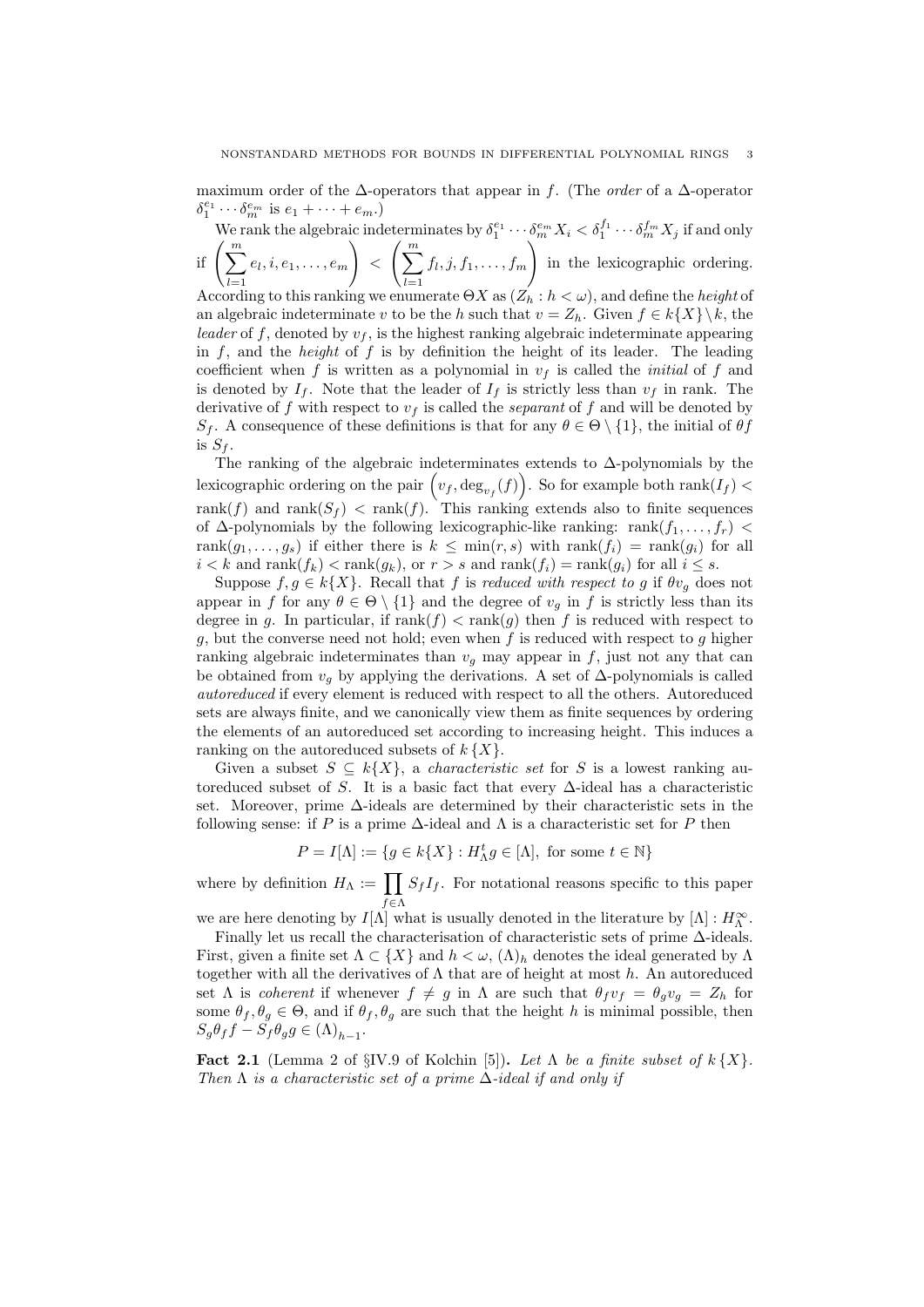- (1)  $\Lambda$  is coherent, and
- (2)  $I(\Lambda) := \{ g \in k \{ X \} : H_{\Lambda}^t g \in (\Lambda) \text{, for some } t \in \mathbb{N} \}$  is a prime ideal containing no nonzero elements that are reduced with respect to  $\Lambda$ .

The main usefulness of this criterion rests in the fact that it makes reference only to the ideal  $(\Lambda)$  and not the  $\Delta$ -ideal  $[\Lambda]$ .

#### 3. Internal ∆-polynomials

We will be using nonstandard methods just as they were used in [7], a gentle introduction to which can be found in Section 3 of [8]. Fix once and for all an index set  $\mathbb I$  and a nonprincipal ultrafilter  $\mathcal U$  on  $\mathbb I$ . We work in the ultrapoduct with respect to  $U$  of whatever universe of algebraic objects we are interested in. For any set A we denote by  $A^*$  its nonstandard interpretation, namely  $\prod A$ . Given an

element *a* of the ultraproduct we will usually fix an I-indexed sequence representing that element and use  $a(r)$  to denote the rth co-ordinate of that representative. We say that a condition  $P$  is true of  $\alpha$  "co-ordinatewise almost everywhere" if the set of indices  $r \in \mathbb{I}$  for which P is true of  $a(r)$  is a member of the ultrafilter. This does not depend on the choice of representative for a. Recall that a subset S of an ultraproduct is *internal* if there exists a sequence of subsets  $(S_r : r \in \mathbb{I})$ , called the family of components of S, such that  $a \in S$  if and only if  $a(r) \in S_r$  almost everywhere. Note that every finite set is internal with components the set of coordinates, that is,  $S_r = \{a(r) : a \in S\}$  for all  $r \in \mathbb{I}$ . We say that a condition P is true of an internal set  $S$  "componentwise almost everywhere" if the set of indices  $r \in \mathbb{I}$  for which P is true of  $S_r$  is a member of the ultrafilter. This too does not depend on the choice of family of components for S.

Suppose  $\{K_r : r \in \mathbb{I}\}\$ is a sequence of  $\Delta$ -fields of characteristic zero. Fixing differential indeterminates  $X = (X_1, \ldots, X_n)$ , we have the  $\Delta$ -ring of *internal*  $\Delta$ polynomials over K, namely  $\prod (K_r\{X\})$ , which, following [7] in the algebraic case,

we denote by  $K\{X\}_{\text{int}}$  where  $K := \prod K_r$ . Almost every differential algebraic no-

tion has an internal analogue in  $K{X}_{int}$ . For example, given  $f, g \in K{X}_{int}$ , we say that  $f$  is of lower internal rank than  $g$  if it is of lower rank co-ordinatewise almost everywhere, that is, if  $\{r \in \mathbb{I} : f(r) \text{ is of lower rank than } g(r)\} \in \mathcal{U}$ . Similarly,  $f$  is internally reduced with respect to  $g$  if it is reduced with respect to  $g$ co-ordinatewise almost everywhere. An internal subset  $\Lambda \subset K\{X\}_{\text{int}}$  is *internally* autoreduced if it is componentwise autoreduced almost everywhere. Note that unlike for standard autoreduced sets, internally autoreduced subsets of  $K{X}_{int}$  need not be finite (though they will be componentwise finite almost everywhere). Nevertheless we can rank the internally autoreduced sets by declaring that rank  $(\Lambda)$ rank  $(\Gamma)$  if this is the case componentwise almost everywhere. Similarly, an *inter*nally characteristic set for an internal set S, is an internal subset  $\Lambda \subset S$  such that  $\Lambda_r$  is characteristic for  $S_r$  for almost all r. As an illustration of how these definitions play out, we prove the following straightforward equivalences.

**Lemma 3.1.** Suppose  $S, \Lambda \subset K\{X\}_{\text{int}}$  are internal sets.

(i)  $\Lambda$  is internally autoreduced if and only if every element of  $\Lambda$  is internally reduced with respect to every other element of  $\Lambda$ .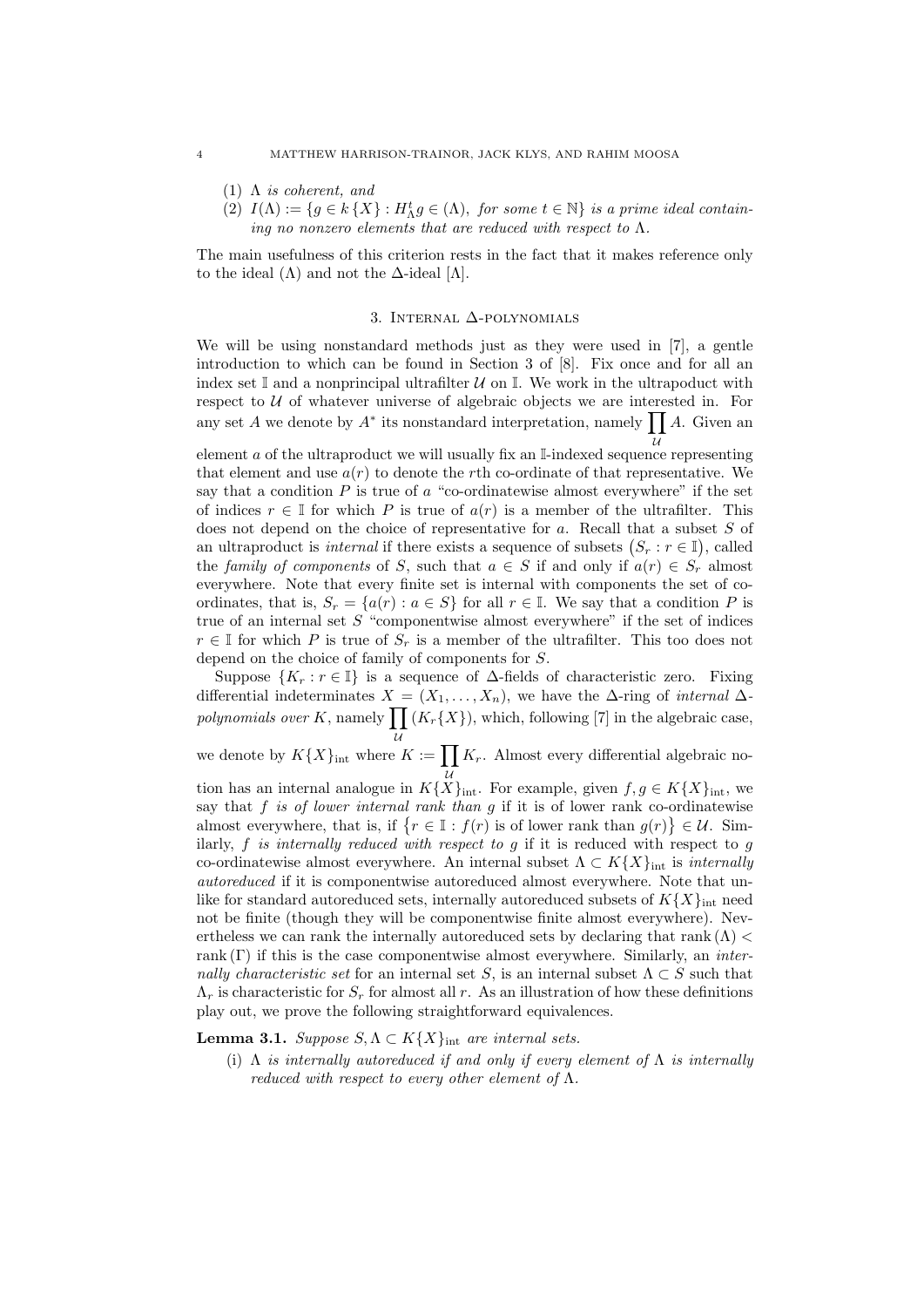(ii)  $\Lambda$  is an internally characteristic set for S if and only if  $\Lambda$  is a minimally ranked internally autoreduced subset of S.

*Proof.* For the left-to-right direction of (i), suppose  $V \in \mathcal{U}$  is such that  $\Lambda_r$  is autoreduced in  $K_r\{X\}$  for all  $r \in V$ . Given  $f \neq g$  in  $\Lambda$ , shrinking V if necessary, we have that  $f(r) \neq g(r)$  are in  $\Lambda_r$  and hence are reduced with respect to each other. It follows that  $f$  and  $g$  are internally reduced with respect to each other. For the converse, suppose  $W := \{r \in \mathbb{I} : \Lambda_r \text{ is autoreduced}\}\notin \mathcal{U}$ . Then  $V := \mathbb{I} \setminus W \in \mathcal{U}$ . For each  $r \in V$ , let  $f_r \neq g_r$  in  $\Lambda_r$  be such that  $f_r$  is not reduced with respect to  $g_r$ . Let  $f, g \in K\{X\}_{\text{int}}$  be such that  $f(r) = f_r$  and  $g(r) = g_r$  for almost all r. Then  $f \neq g$  are in  $\Lambda$  and f is not internally reduced with respect to g.

Now suppose that  $\Lambda$  is internally characteristic for S, and let  $V \in \mathcal{U}$  be coordinates where  $\Lambda_r$  is a characteristic subset of  $S_r$ . In particular,  $\Lambda$  is internally autoreduced. Now if  $\Sigma \subset S$  is any other internally autoreduced set, after possibly shrinking V, we have that  $\Sigma_r \subset S_r$  is autoreduced and hence rank  $(\Lambda_r) \leq \text{rank}(\Sigma_r)$ , for all  $r \in V$ . So rank  $(\Lambda) \leq$  rank  $(\Sigma)$ . This proves that  $\Lambda$  is minimally ranked among the internally autoreduced subset of S. For the converse, suppose that  $\Lambda \subset S$  is internally autoreduced but  $W := \{r \in \mathbb{I} : \Lambda_r$  is characteristic for  $S_r\} \notin \mathcal{U}$ . Then  $V := \mathbb{I} \setminus W \in \mathcal{U}$ . Shrinking V we may assume that  $\Lambda_r$  is autoreduced for each  $r \in V$ . Hence, for each  $r \in V$  there must exist an autoreduced subset  $\Sigma_r \subset S_r$ with rank  $(\Sigma_r)$  < rank  $(\Lambda_r)$ . The sequence  $(\Sigma_r : r \in V)$  extends to the family of components of an internal set  $\Sigma \subset K\{X\}_{\text{int}}$ . It follows that  $\Sigma \subset S$  is internally autoreduced and rank  $(\Sigma) < \text{rank}(\Lambda)$ . That is,  $\Lambda$  is not minimally ranked among the internally autoreduced subsets of  $S$ . This proves (ii).

By an internal  $\Delta$ -ideal of  $K{X}_{\text{int}}$  we mean an internal subset of  $K{X}_{\text{int}}$  almost all of whose components are ∆-ideals. Note that an internal ∆-ideal is a ∆-ideal of  $K{X}_{\text{int}}$ . Given an internal set  $S \subset K{X}_{\text{int}}$ , we use  $(S)_{\text{int}}$ ,  $[S]_{\text{int}}$ , and  $\{S\}_{\text{int}}$  to denote the internal ideal whose rth component is, respectively, the ideal, ∆-ideal, and radical  $\Delta$ -ideal generated by  $S_r$ . On the other hand, it is not hard to check that  $(S)_{\text{int}}$  is contained in every ideal of  $K\{X\}_{\text{int}}$  containing S,  $[S]_{\text{int}}$  is contained in every internal  $\Delta$ -ideal of  $K\{X\}_{\text{int}}$  containing S, and  $\{S\}_{\text{int}}$  is contained in every radical internal  $\Delta$ -ideal of  $K\{X\}_{\text{int}}$  containing S.

It follows immediately from the definitions that since every ∆-ideal has a characteristic subset, every internal  $\Delta$ -ideal has an internally characteristic subset. Moreover, a prime internal ∆-ideal is determined by an internally characteristic set in the following sense: if P is a prime internal  $\Delta$ -ideal and  $\Lambda \subset P$  is an internally characteristic set for P then

$$
P = I_{\text{int}}[\Lambda] := \{ g \in K\{X\}_{\text{int}} : (H_{\Lambda}^{\text{int}})^N g \in [\Lambda]_{\text{int}}, \text{ for some } N \in \mathbb{N}^* \}
$$

where by definition  $H_{\Lambda}^{\text{int}} \in K\{X\}_{\text{int}}$  is determined by the sequence  $(H_{\Lambda_r}: r \in \mathbb{I})$ . Indeed, this is just by transfer from the corresponding fact about standard prime ∆-ideals. Moreover, the characterisation of characteristic sets of prime ∆-ideals (Fact 2.1) tranfers easily:

**Fact 3.2.** An internal set  $\Lambda \subset K\{X\}_{\text{int}}$  is internally characteristic for a prime internal  $\Delta$ -ideal if and only if  $\Lambda$  is internally coherent and

$$
I_{\text{int}}(\Lambda) := \left\{ g \in K\{X\}_{\text{int}} : \left( H_{\Lambda}^{\text{int}} \right)^N g \in (\Lambda)_{\text{int}}, \text{ for some } N \in \mathbb{N}^* \right\}
$$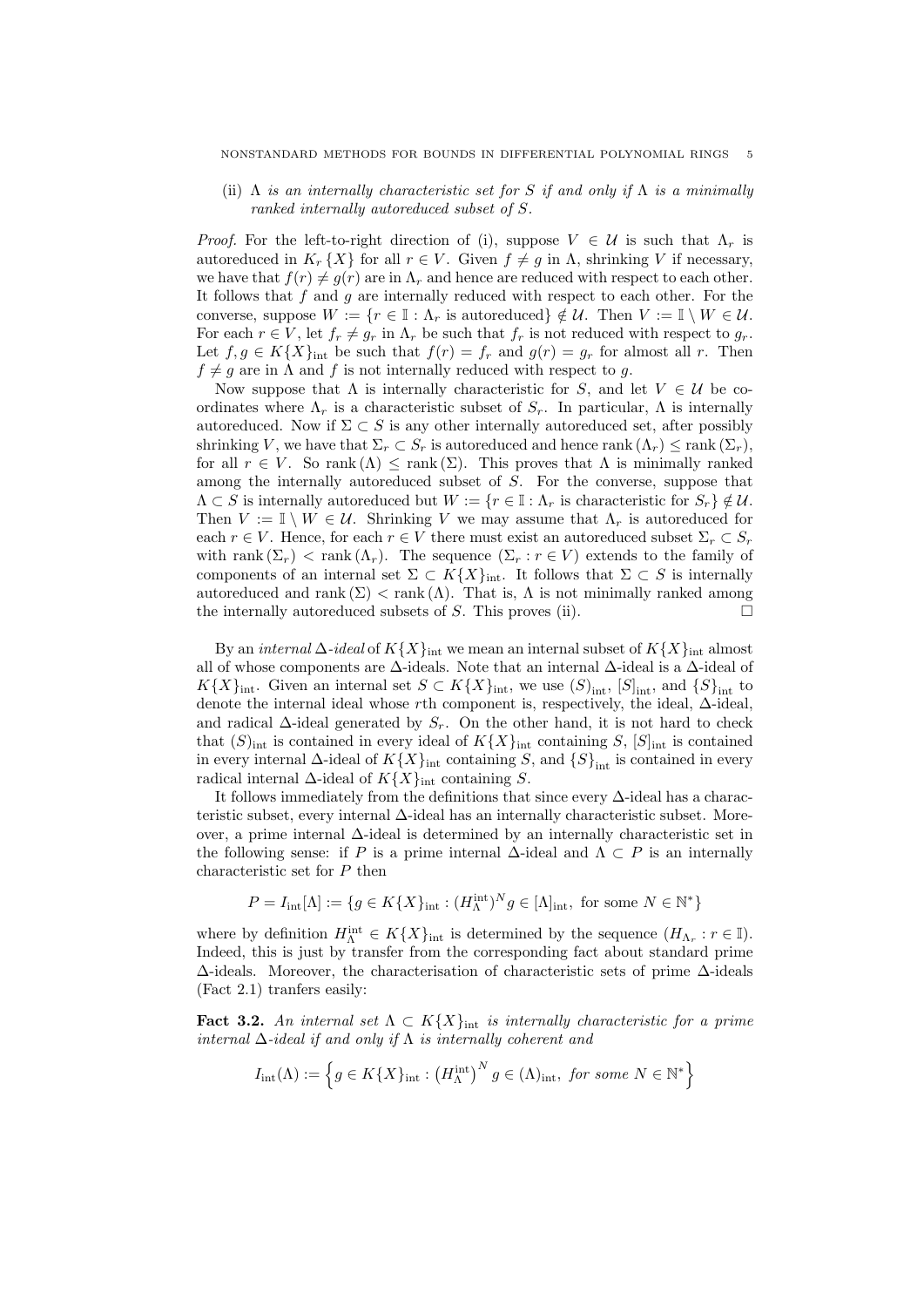is a prime internal ideal containing no nonzero elements that are internally reduced with respect to  $\Lambda$ .

Of course, here internally coherent means coherent in almost all components.

# 4. COMPARING  $K{X}_{\text{int}}$  AND  $K{X}$

Since  $K = \prod_{\mathcal{U}} K_r$  is equipped with the natural (co-ordinatewise)  $\Delta$ -field structure we also have the  $\Delta$ -polynomial ring  $K\{X\}$ . There is a natural embedding of  $K\{X\}$ into  $K{X}_{\text{int}}$  over K which essentially "unpacks" the coefficients of the polynomial. More precisely, if we list all of the monomials in  $\Theta X$  as  $M_1, M_2, \ldots$ , then we can write an element of  $K\{X\}$  as  $\sum_{i=1}^{\infty} a_i M_i$  with the  $a_i \in K$ , all but finitely many of which are zero. Then we can define  $\phi: K\{X\} \to K\{X\}_{\text{int}}$  by

$$
\left[\phi\left(\sum_{i=1}^{\infty} a_i M_i\right)\right](r) = \sum_{i=1}^{\infty} a_i(r) M_i
$$

It is easy to check that  $\phi$  is an embedding of  $\Delta$ -rings that is the identity on K. This allows us to view  $K\{X\}_{\text{int}}$  as a  $\Delta$ -ring extension of  $K\{X\}$ . Following the approach of [7], we study the extent to which the properties of  $K\{X\}$  are reflected in this extension.

We have the following intrinsic characterisation of  $K\{X\}$ : it is the subring of elements  $f \in K\{X\}_{\text{int}}$  for which for some  $V \in \mathcal{U}$  there is a bound on the degree and order of  $f(r)$  independently of  $r \in V$ . Indeed, if f has this property then there are finitely many monomials  $M_1, \ldots, M_N$  such that for all  $r \in V$  there are  $a_{i,r} \in K_r$ such that  $f(r) = \sum_{i=1}^{N} a_{i,r} M_i$ , and so f is  $\phi\left(\sum_{i=1}^{N} a_i M_i\right)$  where  $a_i \in K$  is such that  $a_i(r) = a_{i,r}$  for all  $r \in V$ . Conversely, from the definition of  $\phi$  it follows that if  $f \in K\{X\}$  then there is a set  $V \in \mathcal{U}$  such that for all  $r \in V$ ,  $\phi(f)(r)$  has the same "shape" as  $f$ , ie. a monomial  $M$  appears with a nonzero coefficient in  $f$  if and only if it does in  $\phi(f)(r)$  as well.

Let us first consider  $K{X}_{\text{int}}$  purely as a ring extension of  $K{X}$ . Recall that  $Z = (Z_i : i < \omega)$  is an enumeration of the algebraic indeterminates according to height. The underlying ring structure of  $K\{X\}$  is simply the pure polynomial ring K [Z], while that of  $K\{X\}_{\text{int}}$  is the ring of internal polynomials  $K[Z]_{\text{int}} := \prod_{\mathcal{U}} K_r [Z]$ . In the following proposition we extend some of the results of van den  $\prod_{\mathcal{U}} K_r [Z]$ . In the following proposition we extend some of the results of van den Dries and Schmidt – which were proved in [7] for finitely generated polynomial rings – to this infinitary setting.

**Proposition 4.1.** The ring  $K{X}_{int}$  is a faithfully flat  $K{X}$ -module. Moreover, for any ideal I of  $K\{X\}$ ,

- (a) I is prime in  $K\{X\}$  if and only if  $IK\{X\}_{\text{int}}$  is prime in  $K\{X\}_{\text{int}}$ , and √
- (b)  $\{g \in K\{X\} : g^N \in IK\{X\}_{\text{int}} \text{ for some } N \in \mathbb{N}^*\} =$ I

*Proof.* As above,  $K\{X\} = K[Z]$  and  $K\{X\}_{\text{int}} = K[Z]_{\text{int}}$ , where  $Z = (Z_i : i < \omega)$ is an enumeration of the algebraic indeterminates according to height.

For flatness consider a homogeneous linear equation

$$
f_1Y_1 + \cdots f_{\ell}Y_{\ell} = 0
$$

where  $f_1, \ldots, f_\ell \in K[Z]$ . We denote this equation by  $FY = 0$ . Suppose  $g \in$  $K[Z]_{\text{int}}^{\ell}$  is a solution. We need to show that g is a  $K[Z]_{\text{int}}$ -linear combination of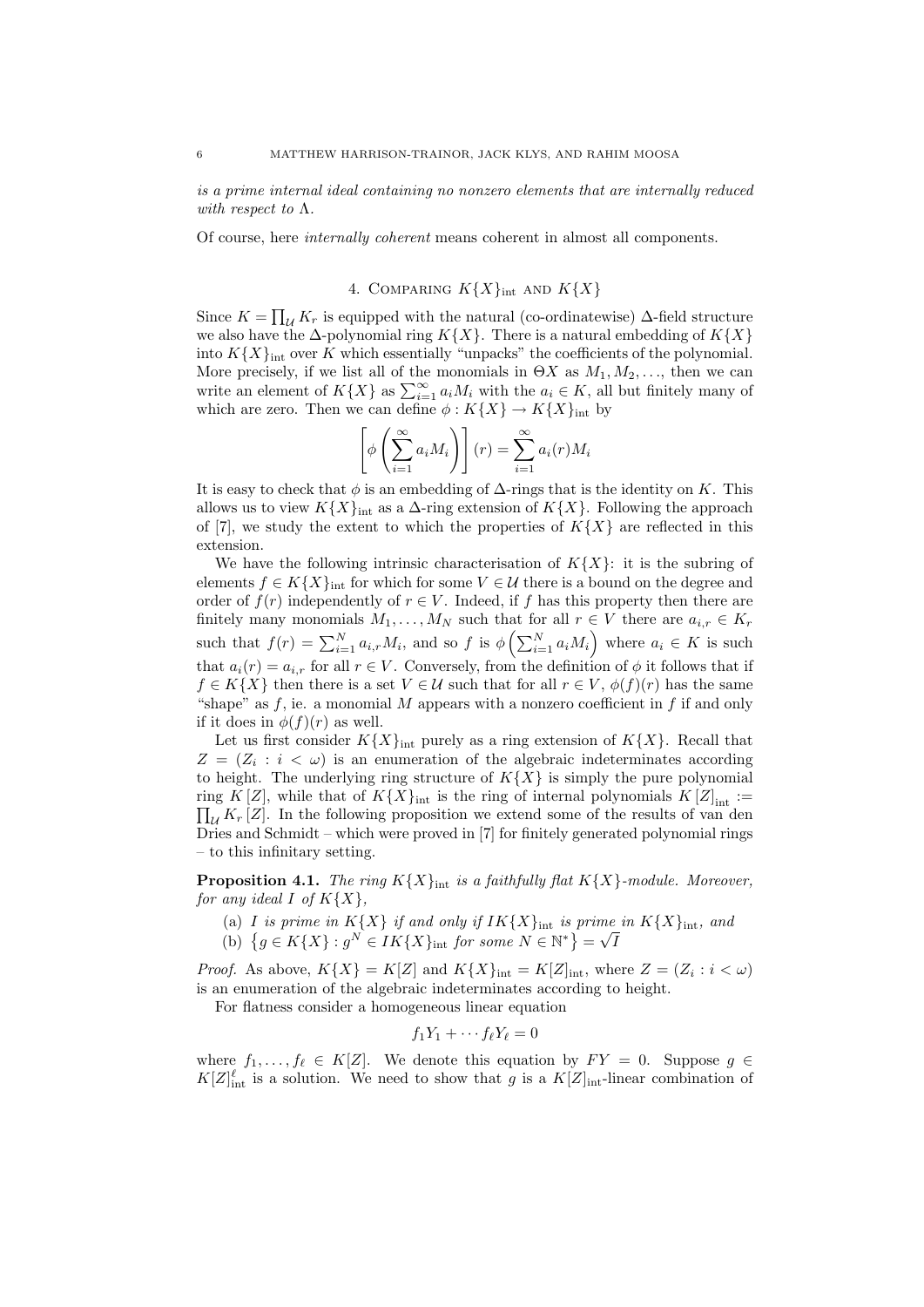solutions in  $K[Z]^{\ell}$ . We do this by passing first to  $K[Z_i : i < h]_{int}$ , where h is such that  $f_1, \ldots, f_\ell \in K[Z_i : i < h]$ , and then to  $K[Z_i : i < h]$  by the finite variable case. For each  $r \in \mathbb{I}$ , let  $h_r \geq h$  be such that  $g(r) \in K_r [Z_i : i < h_r]^{\ell}$ . Since, for almost all r,  $g(r)$  is a solution to  $F(r)Y = 0$ , and since  $K_r [Z_i : i < h_r]$  is flat over  $K_r [Z_i : i < h]$ , we have that  $g(r)$  is a  $K_r [Z_i : i < h_r]$ -linear combination of solutions to  $F(r)Y = 0$  in  $K_r [Z_i : i < h]$ <sup> $\ell$ </sup>. Now, as the coefficients of the equation are of bounded degree independently of r, Theorem 1.4 of [7] gives us a bound  $\alpha$ , independent of r, such that all solutions in  $K_r [Z_i : i < h]^\ell$  are  $K_r [Z_i : i < h]$ -linear combinations of solutions with degree bounded by  $\alpha$ . Let N be the K<sub>r</sub>-dimension of the subspace of  $K_r [Z_i : i < h]^\ell$  made up of tuples of polynomials with degree bounded by  $\alpha$ . Then N depends only on  $\alpha$  and h, and hence not on r. Moreover, for each r, there exist solutions  $e_{1,r},\ldots,e_{N,r} \in K_r [Z_i : i < h]^\ell$  such that  $g(r)$  is a  $K_r [Z_i : i < h_r]$ -linear combination of  $\{e_{1,r}, \ldots, e_{N,r}\}$ . Setting  $e_j \in K [Z_i : i < h]_{int}^{\ell}$  to be such that  $e_j(r) = e_{j,r}$  almost everywhere, we have that g is a  $K[Z]_{int}$ -linear combination of  $\{e_1, \ldots, e_N\}$ . Theorem 1.1 of [7] tells us that  $K[Z_i : i < h]_{int}$  is a flat extension of  $K[Z_i : i < h]$ , and so each  $e_j$  is a  $K[Z_i : i < h]_{int}$ -linear combination of solutions in  $K[Z_i : i < h]^\ell$ . Hence g is a  $K[Z]_{int}$ -linear combination of solutions in  $K[Z_i : i < h]^\ell \subset K[Z]^\ell$ , as desired.

For faithful flatness, suppose  $AY = B$  is a system of k linear equations in  $\ell$ unknowns over  $K[Z]$  with a solution in  $K[Z]_{int}^{\ell}$ . Let h be a bound on the heights of the entries of A and B. Then working co-ordinatewise, and using the fact that  $K_r[Z]$  is faithfully flat over  $K_r[Z_i : i < h]$ , we have that  $AY = B$  has a solution in  $K[Z_i : i < h]_{int}$ . But the latter is faithfully flat over  $K[Z_i : i < h]$  by Theorem 1.8 of [7]. Hence we get a solution in  $K[Z]^{\ell}$ , as desired.

The right-to-left direction of part (a) of the "moreover" clause is an immediate consequences of the fact that by faithfull flatness  $IK\{X\}_{int} \cap K\{X\} = I$ . For the converse, note first of all that since checking any instance of primeness of  $IK{X}_{int}$  involves only finitely many elements from I, it would suffice to prove the result with  $I \cap K[Z_i : i < h]$ , which is still prime, in place of I, for each  $h < \omega$ . But  $I \cap K[Z_i : i < h]$  is finitely generated, and hence it will suffice to prove the result for finitely generated I. That is, we assume  $(\Lambda)K\{X\}$  is prime for some finite subset  $\Lambda \subset K\{X\}$ , and prove that  $(\Lambda)K\{X\}_{\text{int}}$  is prime. Let h be such that  $\Lambda \subset K[Z_i : i < h]$ . Since  $K[Z]$  is faithfully flat over  $K[Z_i : i < h]$ ,  $(\Lambda)K[Z] \cap$  $K[Z_i : i < h] = (\Lambda)K[Z_i : i < h]$  and hence the latter is prime. By Theorem 2.5 of [7],  $(\Lambda)K[Z_i : i < h]_{\text{int}}$  is prime. Note that  $(\Lambda)K[Z_i : i < h]_{\text{int}}$ , being finitely generated, is an internal ideal with family of components  $((\Lambda_r)K_r [Z_i : i < h] : r \in$ If where  $\Lambda_r := \{f(r) : f \in \Lambda\}$ . Hence, for almost all  $r, (\Lambda_r)K_r [Z_i : i < h]$  is prime. But then, passing to a polynomial ring extension over the same field, we have that  $(\Lambda_r)K_r[Z]$  is prime for almost all r. It follows that the corresponding internal ideal  $(\Lambda)K[Z]_{\text{int}}$  is prime, as desired.

Finally, for (b), suppose  $g \in K\{X\}$  and  $N \in \mathbb{N}^*$  are such that  $g^N \in IK\{X\}_{\text{int}}$ . Let  $\Lambda$  be a finite subset of I such that  $g^N \in (\Lambda)K\{X\}_{\text{int}}$ . We show that  $g \in \sqrt{(\Lambda)}$ . Let h be such that  $\Lambda \subset K[Z_i : i \subset h]$  and  $g \in K[Z_i : i \subset h]$ . Then, for almost all  $r, g(r)^{N(r)} \in (\Lambda_r)K_r[Z] \cap K_r[Z_i : i < h] = (\Lambda_r)K_r[Z_i : i < h]$ . That is,  $g \in \sqrt[1]{(\Lambda)K[Z_i : i < h]_{\text{int}}}$ . Corollary 2.7 of [7] says that  $\sqrt[1]{(\Lambda)K[Z_i : i < h]}$  $g \in \sqrt[n+1]{(\Lambda)} K [Z_i : i < h]_{\text{int}}$ . Corollary 2.7 of [7] says that  $\sqrt[n+1]{(\Lambda)} K [Z_i : i < h]_{\text{int}} = \sqrt{(\Lambda)} \cdot K [Z_i : i < h]_{\text{int}}$ . By the faithful flatness of  $K [Z_i : i < h]_{\text{int}}$  over  $K [Z_i : i < h]$ , we get  $g \in \sqrt{(\Lambda)}$ , as desired. The reverse containment of part (b) is clear.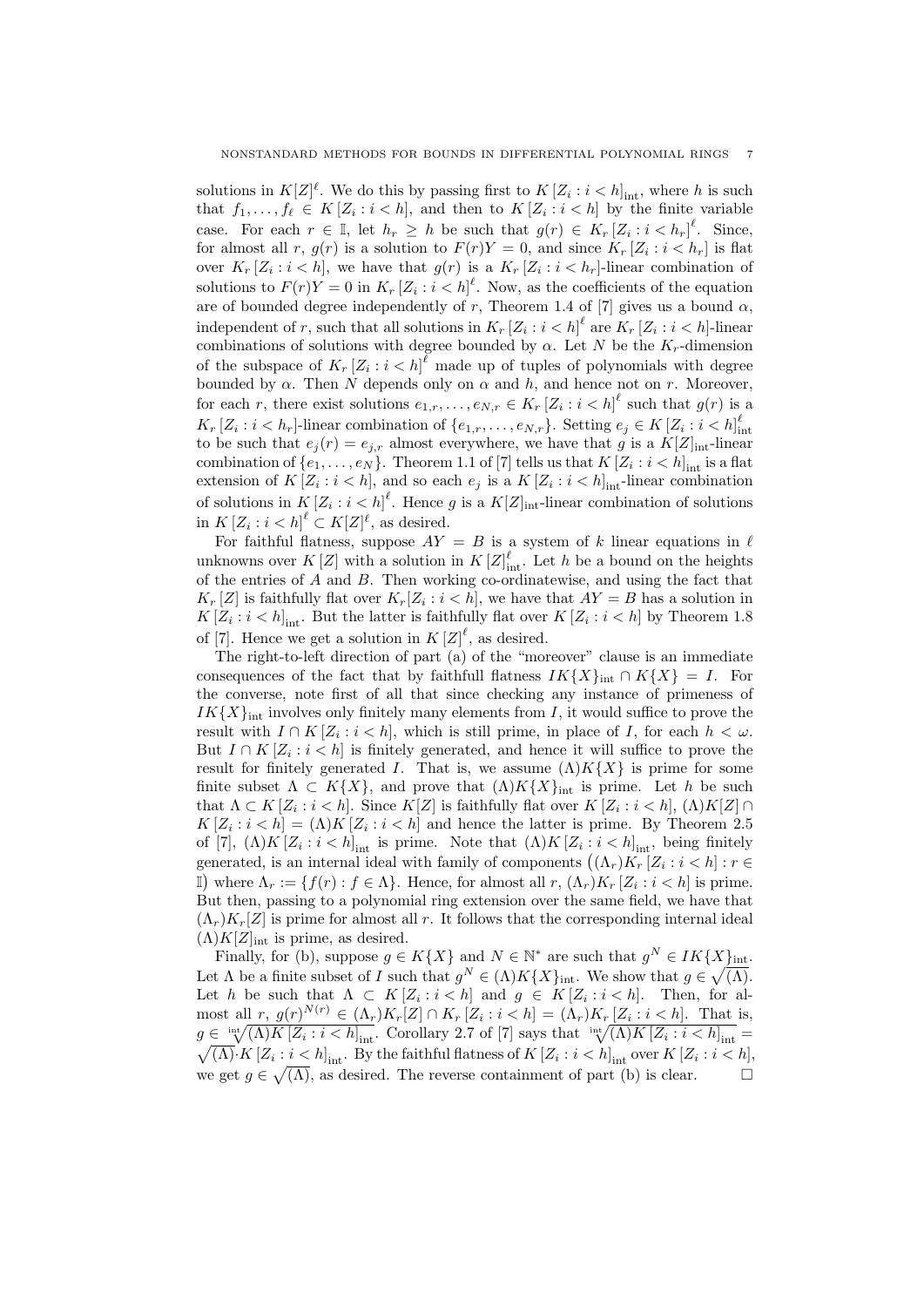Now let us consider  $K{X}_{\text{int}}$  as a  $\Delta$ -ring extension of  $K{X}$ . Note that many of the internal notions discussed in the last section restrict to the usual ones on K $\{X\}$ . For example, suppose  $f, g \in K\{X\}$ . Then f is internally of lower rank than g in  $K{X}_{\text{int}}$  (respectively internally reduced with respect to g) if and only if it is of lower rank than q in  $K{X}$  (respectively reduced with respect to q). This is because rank and reducedness depend only on the shape of ∆-polynomials, and elements of  $K{X}$  have the same shape as their co-ordinates almost everywhere. Similarly, a finite subset of  $K{X}$  is autoreduced in  $K{X}$  if and only if, as an internal subset of  $K\{X\}_{\text{int}}$ , it is internally autoreduced. Also, the ranking of internally autoreduced subsets of  $K{X}_{\text{int}}$  restricts to the usual ranking of autoreduced (finite) subsets of K{X}. In particular, if  $\Lambda \subset K\{X\}$  is an internally characteristic set of a prime internal  $\Delta$ -ideal of  $K\{X\}_{\text{int}}$ , then  $\Lambda$  is a characteristic set of a prime  $\Delta$ *ideal of* K{X}. Indeed, if  $P \subset K\{X\}_{\text{int}}$  is a prime internal  $\Delta$ -ideal witnessing the truth of the antecedent of the above statement, then  $P \cap K\{X\}$  witnesses the consequent. The converse, however, is not so straightforward, and constitutes the main goal of this section (cf. Theorem 4.3 below). We will use the characterisation of characteristic subsets of prime ∆-ideals given by Fact 2.1 (and its nonstandard analogue Fact 3.2). The following lemma is the main technical result that will allow us to do so.

## **Lemma 4.2.** Let  $\Lambda \subset K \{X\}$  be a finite set. Then

- (a)  $\Lambda$  is coherent in  $K\{X\}$  if and only if  $\Lambda$  is internally coherent in  $K\{X\}_{\text{int}}$ .
- (b) If  $I(\Lambda)$  is prime in  $K\{X\}$  then  $I_{\text{int}}(\Lambda) = I(\Lambda)K\{X\}_{\text{int}}$ , and hence  $I_{\text{int}}(\Lambda)$ is prime in  $K{X}_{\text{int}}$ .
- (c) Suppose  $\Lambda$  is autoreduced and  $I(\Lambda)$  is prime in  $K\{X\}$ . Then  $I(\Lambda)$  contains a nonzero element that is reduced with respect to  $\Lambda$  if and only if  $I_{\text{int}}(\Lambda)$ contains a nonzero element that is internally reduced with respect to  $\Lambda$ .

*Proof.* Toward a proof of part (a), let F be the set of pairs  $(f, g)$  of distinct elements from  $\Lambda$  such that there exists  $\theta_1, \theta_2 \in \Theta$  with  $\theta_1 v_f = \theta_2 v_g$ . If  $(f, g) \in F$ , let  $\theta_f$  and  $\theta_g$  be such that  $\theta_f v_f = \theta_g v_g$  is of minimal height, say  $h(f, g)$ . Note that despite the notation both operators  $\theta_f$  and  $\theta_q$  depend on the pairt  $(f, g)$ .

Suppose that  $\Lambda$  is coherent. By the coherence of  $\Lambda$ , if  $(f, g) \in F$  then  $S_g$   $(\theta_f f)$  –  $S_f(\theta_g g) \in (\Lambda)_{h(f,g)-1}$ . It follows that for some  $V_{f,g} \in \mathcal{U}$  and all  $r \in V_{f,g}$ ,  $S_{g(r)}(\theta_f f(r)) - S_{f(r)}(\theta_g g(r)) \in (\Lambda_r)_{h(f,g)-1}$  in  $K_r\{X\}$ . We are using here also the fact that the separant of a  $\Delta$ -polynomial can be computed co-ordinatewise almost everwhere.

Let  $V = \bigcap V_{f,g}$ . We have already pointed out that internal autoreducedness  $(f,g) \in F$ 

extends autoreducedness, so, shrinking V if necessary, we may assume that  $\Lambda_r$  is autoreduced for all  $r \in V$ . Shrinking V further, we may also assume that f and  $f(r)$  have the same shape for all  $f \in \Lambda$ , and that if  $f \neq g$  in  $\Lambda$  then  $f(r) \neq g(r)$ in  $\Lambda_r$ . We now show that for each  $r \in V$ ,  $\Lambda_r$  is coherent in  $K_r\{X\}$ . Suppose  $f(r), g(r) \in \Lambda_r$  are distinct and there are  $\theta_1, \theta_2 \in \Theta$  such that  $\theta_1 v_{f(r)} = \theta_2 v_{g(r)}$  is of height  $h$ , and that  $h$  is minimal such. Since this is a fact just about the shape of  $f(r)$  and  $g(r)$ , it follows that  $(f, g) \in F$ ,  $\theta_1 = \theta_f$ ,  $\theta_2 = \theta_g$ , and  $h = h(f, g)$ . Hence, as  $r \in V_{f,g}$  we have that  $S_{g(r)}(\theta_1 f(r)) - S_{f(r)}(\theta_2 g(r)) \in (\Lambda_r)_{h-1}$ . This proves that  $\Lambda_r$  is coherent. Hence  $\Lambda$  is internally coherent.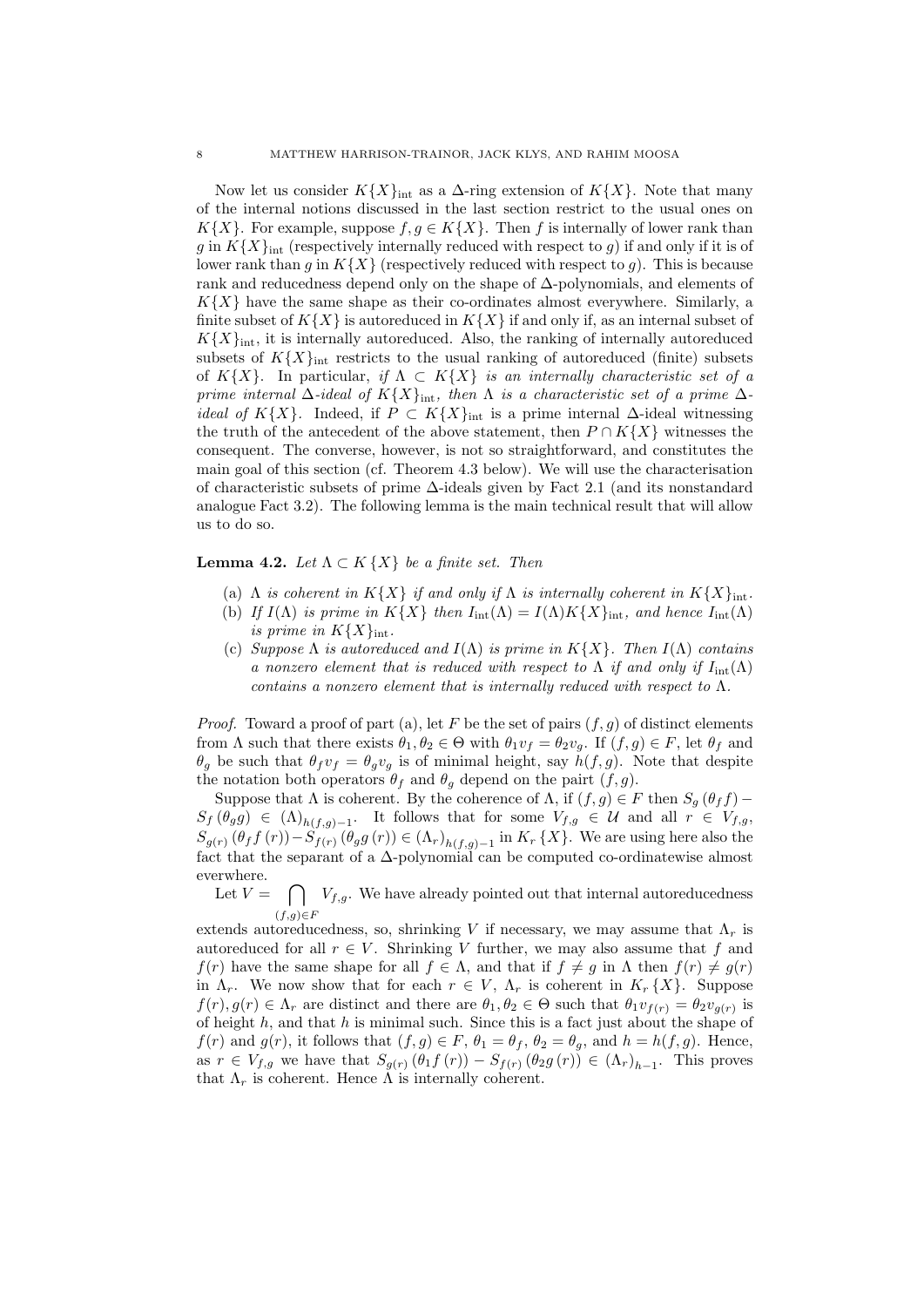For the converse, suppose that  $\Lambda$  is internally coherent. Then  $\Lambda$  is internally autoreduced and hence autoreduced. Suppose  $(f, g) \in F$  and set  $P := S_q(\theta_f f)$  –  $S_f$  ( $\theta_g$ ). Let  $\{Q_1, \ldots, Q_\ell\}$  be  $\Lambda$  together with its derivatives up to height  $h(f, g)-1$ . We need to show that  $P \in (Q_1, \ldots, Q_\ell)K\{X\}$ . Let  $V \in U$  be such that for all  $r \in V$ ,  $\Lambda_r$  is coherent,  $\theta_f v_{f(r)} = \theta_g v_{g(r)}$  with height  $h(f, g)$ , and this height is minimal such. Shrinking V further we may also assume that  $\{Q_1(r), \ldots, Q_\ell(r)\}\$ is  $\Lambda_r$  together with all its derivatives up to height  $h(f, g) - 1$ . By coherence,

$$
P(r) \in (\Lambda_r)_{h(f,g)-1} = (Q_1(r), \dots, Q_\ell(r)) K_r \{X\}
$$

Hence  $P \in (Q_1, \ldots, Q_\ell) K\{X\}_{\text{int}}$ . But P and the  $Q_j$ 's are in  $K\{X\}$ , and, by Proposition 4.1,  $K\{X\}_{\text{int}}$  is faithfully flat over  $K\{X\}$ . Hence  $P \in (Q_1, \ldots, Q_\ell)K\{X\}$ , as desired.

For part (b), recall first of all that by definition

$$
I(\Lambda) = \left\{ g \in K \{X\} : H_{\Lambda}^t g \in (\Lambda)K\{X\}, \text{ for some } t \in \mathbb{N} \right\}
$$

and

$$
I_{\rm int}(\Lambda) = \left\{ g \in K\{X\}_{\rm int} : \left(H_{\Lambda}^{\rm int}\right)^N g \in (\Lambda)_{\rm int}, \text{ for some } N \in \mathbb{N}^* \right\}
$$

But  $H_{\Lambda}^{\text{int}} = H_{\Lambda}$  since separants and initials of elements in  $K\{X\}$  can be computed co-ordinatewise almost everywhere. Similarly,  $(\Lambda)_{int} = (\Lambda) K\{X\}_{int}$  because  $\Lambda$ is finite and hence  $(\Lambda) K\{X\}_{\text{int}}$  is internal with components  $(\Lambda_r)K_r\{X\}$  where  $\Lambda_r := \{f(r) : f \in \Lambda\}.$  So in fact,

$$
I_{\text{int}}(\Lambda) = \left\{ g \in K\{X\}_{\text{int}} : H_{\Lambda}^N g \in (\Lambda)K\{X\}_{\text{int}}, \text{ for some } N \in \mathbb{N}^* \right\}
$$

It follows that  $I(\Lambda) \subset I_{\rm int}(\Lambda)$ , and so  $I(\Lambda)K\{X\}_{\rm int} \subseteq I_{\rm int}(\Lambda)$ 

For the reverse containment, suppose toward a contradiction that  $g \in I_{\text{int}}(\Lambda)$  and  $g \notin I(\Lambda)K\{X\}_{\text{int}}$ . Then  $H_{\Lambda}^N g \in (\Lambda)K\{X\}_{\text{int}} \subset I(\Lambda)K\{X\}_{\text{int}}$  for some  $N \in \mathbb{N}^*$ . Since  $I(\Lambda)$  is prime by assumption, Proposition 4.1(a) tells us that  $I(\Lambda)K\{X\}_{\text{int}}$ is also prime. Hence  $H_{\Lambda}^N \in I(\Lambda)K\{X\}_{\text{int}}$ . By Proposition 4.1(b),  $H_{\Lambda}^t \in I(\Lambda)$ for some  $t \in \mathbb{N}$ . Increasing t if necessary,  $H^t_\Lambda \in (\Lambda)$ . But this means that  $1 \in$  $I(\Lambda)$ , contradicting the primality of that ideal. We have shown that  $I_{\text{int}}(\Lambda)$  $I(\Lambda)K\{X\}_{\text{int}}$ . In particular, by Proposition 4.1(a),  $I_{\text{int}}(\Lambda)$  is prime.

We now turn to part (c);  $\Lambda$  is autoreduced and  $I(\Lambda)$  is prime. One direction is straightforward: a nonzero element of  $I(\Lambda)$  reduced with respect to  $\Lambda$ is itself a nonzero element of  $I_{\text{int}}(\Lambda)$  internally reduced with respect to  $\Lambda$ . For the converse, let  $Z = (Z_i : i < \omega)$  again enumerate the algebraic indeterminates according to height. Consider the leaders  $T := \{v_f : f \in \Lambda\}$  and let  $Y := \{Z_i : Z_i$  is not a derivative of any  $v_f \in T\}$ . Since  $\Lambda$  is autoreduced, all the algebraic indeterminates appearing in  $\Lambda$  come from  $Y \cup T$ . It follows, as is remarked after Lemma 2 of Chapter 4 of [5], that  $I(\Lambda)$  is generated by  $I := I(\Lambda) \cap K[Y,T]$ . Hence,  $I_{int}(\Lambda)$ , which by part (b) is equal to  $I(\Lambda)K[Z]_{int}$ , is in fact equal to  $IK[Z]_{\text{int}}$ .

Now suppose  $g \in I_{\text{int}}(\Lambda) = IK[Z]_{\text{int}}$  is nonzero and internally reduced with respect to Λ. Let  $V \in \mathcal{U}$  be such that  $g(r)$  is reduced with respect to  $\Lambda_r := \{f(r) :$  $f \in \Lambda$  for all  $r \in V$ . In particular,  $g(r) \in K_r[Y,T]$ , and so  $g \in K[Y,T]_{int} \cap IK[Z]_{int}$ . But  $K[Z]_{\text{int}}$  is faithfully flat over  $K[Y,T]_{\text{int}}$  since, for all r,  $K_r[Z]$  is faithfully flat over  $K_r[Y, T]$ . So  $g \in IK[Y, T]_{\text{int}}$ .

For each  $r \in \mathbb{I}$ , set  $L_r$  to be the field  $K_r(Y)$  and let L be the corresponding internal field. Note that L is the fraction field of  $R := K[Y]_{int}$  The ultraproduct of the polynomial rings  $L_r[T]$  gives rise to the ring of internal polynomails  $L[T]_{int}$ ,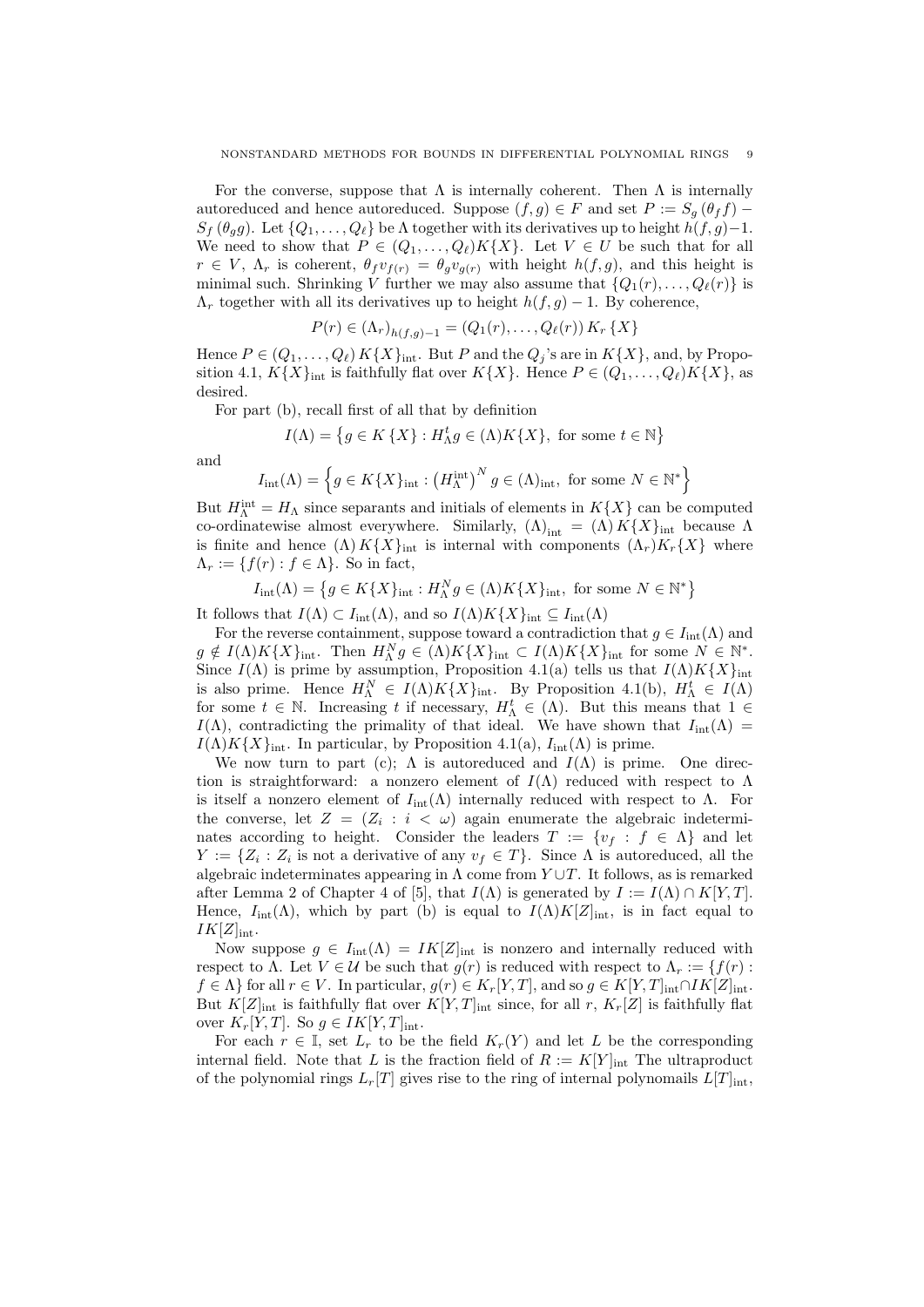which extends  $L[T]$  via the usual embedding. Since  $\deg_{v_f}(g(r)) < \deg_{v_f}(f)$ , for all  $r \in V$  and  $f \in \Lambda$ , we have that  $g \in L[T]$ . But we saw above that  $g \in IK[Y,T]_{int} \subset$  $IL[T]_{int}$ . By the faithful flatness of  $L[T]_{int}$  over  $L[T]$ ,  $IL[T]_{int} \cap L[T] = IL[T]$ . So  $g \in IL[T]$ . Now we can clear denominators: there is  $h \in R = K[Y]_{int}$  such that  $f := hq \in IR[T]$ . Note that f is still internally reduced with respect to  $\Lambda$  as we have only multiplied by an internal polynomial in which no derivatives of T appear, co-ordinatewise almost everywhere.

Write  $f = h_1g_1 + \cdots + h_\ell g_\ell$  where  $g_1, \ldots, g_\ell \in I \subset K[Y, T]$  and  $h_1, \ldots, h_\ell \in R[T]$ . Letting  $(M_j : j \in J)$  be the monomials in T that appear in f, the  $h_i$ 's,  $g_i$ 's, and  $h_i g_i$ 's, we can write

$$
f = \sum_{j \in J} f_j M_j
$$
  
\n
$$
h_i = \sum_{j \in J} h_{i,j} M_j
$$
  
\n
$$
g_i = \sum_{j \in J} g_{i,j} M_j
$$

where  $f_j, h_{i,j} \in K[Y]_{\text{int}}$  and  $g_{i,j} \in K[Y]$ . Let  $J' \subset J$  be those indices j such that  $f_j \neq 0$ . Then for each  $j \in J'$ ,

$$
f_j = \sum_{i=1}^{\ell} \sum_{M_{j_1} M_{j_2} = M_j} h_{i,j_1} g_{i,j_2}
$$

and for each  $j \in J \setminus J'$ ,

$$
0 = \sum_{i=1}^{\ell} \sum_{M_{j_1} M_{j_2} = M_j} h_{i,j_1} g_{i,j_2}
$$

That is, the  $f_i$ 's and  $h_{i,j}$ 's are a solution in  $K[Y]_{int}$  to the system of linear equations over  $K[Y]$  given by

$$
0 = -S_j + \sum_{i=1}^{\ell} \sum_{M_{j_1} M_{j_2} = M_j} g_{i,j_2} S_{i,j_1}
$$

for  $j \in J'$ , and

$$
0 = \sum_{i=1}^{\ell} \sum_{M_{j_1} M_{j_2} = M_j} g_{i,j_2} S_{i,j_1}
$$

for  $j \in J \setminus J'$ . Note that  $J' \neq \emptyset$  as  $f \neq 0$ . By the flatness of  $K[Y]_{\text{int}}$  over  $K[Y]$ , our solution is a  $K[Y]_{int}$ -linear combination of solutions in  $K[Y]$ . In particular, there must exist a solution  $(f'_j, h'_{i,j})$  in  $K[Y]$ . In fact, we can find such a solution such that for some  $j \in J'$ ,  $\tilde{f}'_j \neq 0$ . Hence  $f' := \sum_{j \in J'} f'_j M_j \neq 0$ . Moreover, setting  $h'_i := \sum_{j \in J} h'_{i,j} M_j \in K[Y,T]$ , we get that  $f' = \tilde{h}'_1 g_1 + \cdots + h'_{\ell} g_{\ell} \in I \subset I(\Lambda)$ . Note that as  $f \in K[Y,T]$  and in each T-variable the degree of f' is no greater than it was in f, f' is reduced with respect to  $\Lambda$ . We have found a nonzero element of  $I(\Lambda)$ that is reduced with respect to  $\Lambda$ , as desired.

We can now apply Facts 2.1 and 3.2 to see that characteristic sets for prime  $\Delta$ -ideals in  $K\{X\}$  can be recognised in  $K\{X\}_{\text{int}}$ .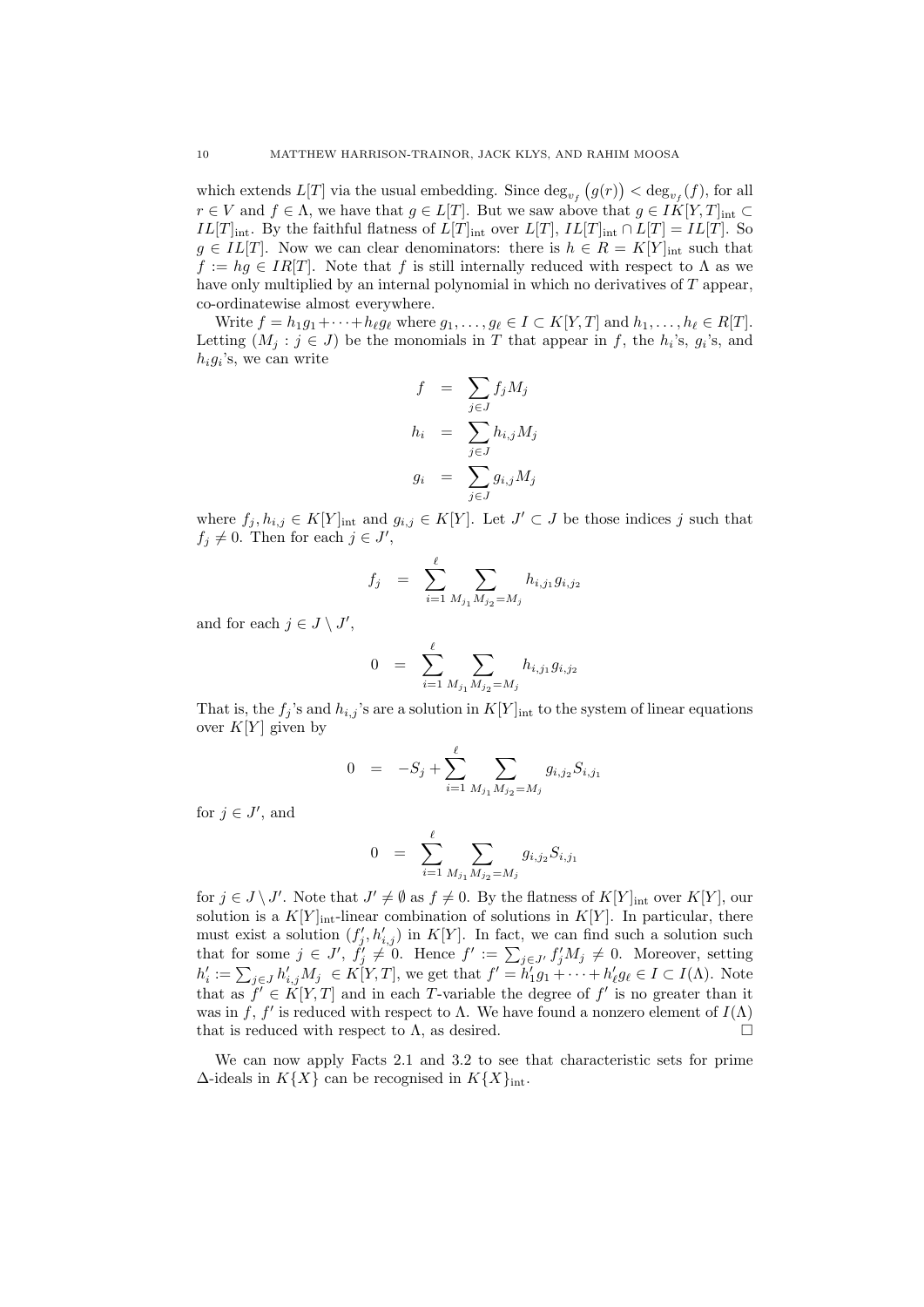**Theorem 4.3.** Suppose  $\Lambda \subset K\{X\}$  is finite. Then  $\Lambda$  is a characteristic set for a prime  $\Delta$ -ideal of K $\{X\}$  if and only if it is an internally characteristic set for a prime internal  $\Delta$ -ideal of  $K\{X\}_{\text{int}}$ .

*Proof.* The right-to-left direction we have already mentioned: If  $\Lambda$  is internally characteristic for  $P \subset K\{X\}_{\text{int}}$  then it is characteristic for  $P \cap K\{X\}$ . This is because internal autoreducedness and rank in  $K{X}_{\text{int}}$  restrict to autoreducedness and rank in  $K\{X\}$ . (See the discussion on page 8.)

For the converse, suppose  $\Lambda$  is characteristic for a prime  $\Delta$ -ideal  $P \subset K\{X\}$ . By Fact 2.1,  $\Lambda$  is coherent and  $I(\Lambda)$  is a prime ideal of  $K\{X\}$  containing no nonzero elements reduced with respect to  $\Lambda$ . By Lemma 4.2,  $\Lambda$  is internally coherent in  $K\{X\}_{\text{int}}$ ,  $I_{\text{int}}(\Lambda)$  is prime, and  $I_{\text{int}}(\Lambda)$  contains no nonzero element internally reduced with respect to  $\Lambda$ . Hence, by Fact 3.2,  $\Lambda$  is an internally charcateristic set for a prime internal ∆-ideal.

Recall that for  $\Lambda \subset K\{X\}$ ,  $I[\Lambda] = \{g \in K\{X\} : H_{\Lambda}^n g \in [\Lambda]$ , for some  $n \in \mathbb{N}\}$ and  $I_{\text{int}}[\Lambda] = \{g \in K\{X\}_{\text{int}} : H_{\Lambda}^{N}g \in [\Lambda]_{\text{int}}$ , for some  $N \in \mathbb{N}^*\}$ . (We are using here again the fact that, since  $\Lambda \subset K\{X\}$ ,  $H_{\Lambda} = H_{\Lambda}^{\text{int}}$ .) One would like to prove, analogously to Lemma 4.2(b), that if  $I[\Lambda]$  is prime and  $\Lambda$  is its characteristic set, then  $I_{\text{int}}[\Lambda] = \{I[\Lambda]\}_{\text{int}}$ . But we are not able to do so. In fact, as we will see in the next section (see statement (B) of Proposition 5.5), this would imply the definability of primality conjecture discussed in the introduction. Nevertheless, we can use Theorem 4.3 to show that  $I_{int}[\Lambda]$  is least among the prime internal  $\Delta$ -ideals that lie above  $I[\Lambda]$ .

Corollary 4.4. Suppose  $\Lambda \subset K\{X\}$  is a characteristic set for a prime  $\Delta$ -ideal. Then  $I_{int}[\Lambda]$  is a prime internal  $\Delta$ -ideal,  $I_{int}[\Lambda] \cap K\{X\} = I[\Lambda]$ , and if P is any prime internal  $\Delta$ -ideal of  $K\{X\}_{\text{int}}$  with  $P \cap K\{X\} = I[\Lambda]$  then  $I_{\text{int}}[\Lambda] \subset P$ .

*Proof.* By Theorem 4.3,  $\Lambda$  is internally characteristic for a prime internal  $\Delta$ -ideal of  $K\{X\}_{\text{int}}$ , which must therefore be  $I_{\text{int}}[\Lambda]$ . It follows that  $I_{\text{int}}[\Lambda] \cap K\{X\}$  is prime and that  $\Lambda$ , being minimally ranked among the autoreduced subsets of this ideal, is characteristic for  $I_{\text{int}}[\Lambda] \cap K\{X\}$ . But then  $I_{\text{int}}[\Lambda] \cap K\{X\} = I[\Lambda]$ .

Suppose P is a prime internal  $\Delta$ -ideal of  $K\{X\}_{\text{int}}$  with  $P \cap K\{X\} = I[\Lambda]$ . Note that  $H_{\Lambda} \notin P$  else it would be in  $P \cap K\{X\} = I[\Lambda]$  forcing the latter to be all of  $K{X}$ . Suppose  $g \in I_{\text{int}}[\Lambda]$  so that  $H_{\Lambda}^{N} g \in [\Lambda]_{\text{int}} \subset P$ , for some  $N \in \mathbb{N}^*$ . Since  $H_{\Lambda} \notin P$ ,  $H_{\Lambda}(r) \notin P_r$  for almost all r, and so by primality  $g(r) \in P_r$  for almost all r. Hence  $g \in P$ . So  $I_{\text{int}}[\Lambda] \subset P$ , as desired.

Corollary 4.5. Suppose  $S \subset K\{X\}$ . Then  $\{S\}_{\text{int}} \cap K\{X\} = \{S\}.$ 

*Proof.* If  $\{S\} = K\{X\}$  then  $\{S\}_{\text{int}} = K\{X\}_{\text{int}}$  and we are done. Otherwise  $\{S\}$  is a proper radical ∆-ideal and by the differential prime decomposition theorem there must exist finitely many prime  $\Delta$ -ideals,  $P_1, \ldots, P_\ell \subset K\{X\}$ , such that  $\{S\} =$  $P_1 \cap \cdots \cap P_\ell$ . For each  $i = 1, \ldots, \ell$ , let  $P_i = I[\Lambda_i]$  where  $\Lambda_i$  is characteristic for  $P_i$ . By Corollary 4.4, each  $I_{\text{int}}[\Lambda_i]$  is a prime internal  $\Delta$ -ideal and  $I_{\text{int}}[\Lambda_i] \cap K\{X\} = P_i$ . In particular,  $I_{\text{int}}[\Lambda_1] \cap \cdots \cap I_{\text{int}}[\Lambda_\ell]$  is a radical internal  $\Delta$ -ideal of  $K\{X\}_{\text{int}}$  that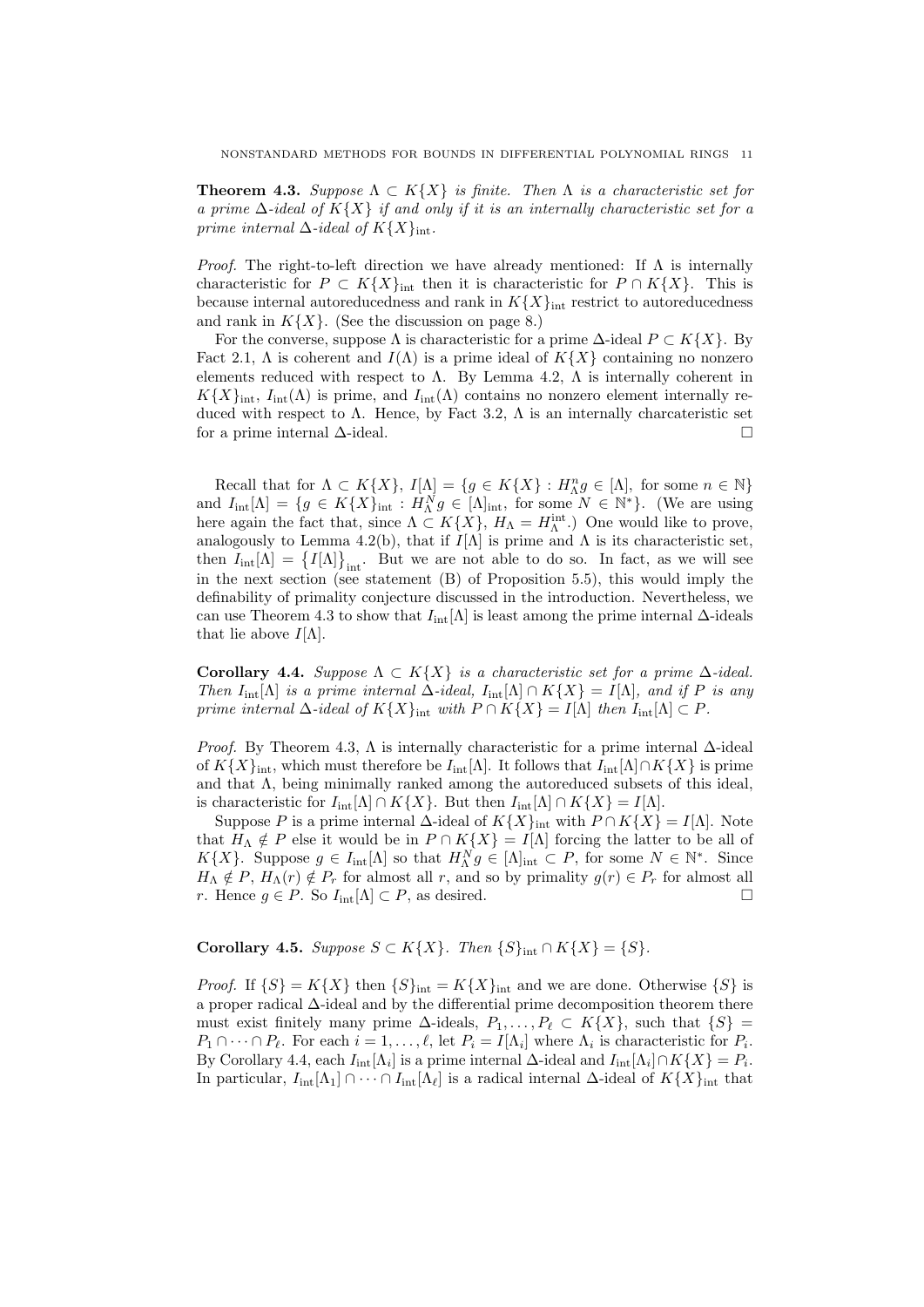contains S. It follows that  $\{S\}_{\text{int}} \subset I_{\text{int}}[\Lambda_1] \cap \cdots \cap I_{\text{int}}[\Lambda_\ell]$ . So, working in  $K\{X\}$ ,

$$
\{S\} \quad \subset \quad \{S\}_{\text{int}} \cap K\{X\}
$$
\n
$$
\subset \quad (I_{\text{int}}[\Lambda_1] \cap \cdots \cap I_{\text{int}}[\Lambda_\ell]) \cap K\{X\}
$$
\n
$$
= \quad (I_{\text{int}}[\Lambda_1] \cap K\{X\}) \cap \cdots \cap (I_{\text{int}}[\Lambda_\ell] \cap K\{X\})
$$
\n
$$
= \quad P_1 \cap \cdots \cap P_\ell
$$
\n
$$
= \quad \{S\}
$$

which proves that  $\{S\}_{\text{int}} \cap K\{X\} = \{S\}.$ 

**Remark 4.6.** We do not know if  $[S]_{int} \cap K\{X\} = [S]$  for all finite sets  $S \subset K\{X\}$ . Since our proof of Corollary 4.5 goes via prime ∆-ideals it does not help. One might hope to imitate what happens in the algebraic setting, where  $(S)_{\text{int}} \cap K\{X\} = (S)$ follows by faithful flatness from the fact that  $(S)_{int} = (S)K\{X\}_{int}$ . The latter holds because if  $g \in (S)_{\text{int}}$  then for almost all r we have  $g(r) = \sum_{f \in S} g_{f,r} f(r)$  where the  $g_{f,r}$  are in  $K_r\{X\}$ , and hence  $g = \sum_{f \in S} g_f f$  where  $g_f$  is chosen so that  $g_f(r) = g_{f,r}$ almost everywhere. But this argument cannot be extended to  $\Delta$ -ideals; it is not necessarily the case that  $[S]_{int}$  is the  $\Delta$ -ideal of  $K\{X\}_{int}$  generated by S. For a counterexample consider the case when  $\Delta$  is a single derivation  $\delta$ , X is a single variable, and  $\mathbb{I} = \omega$ . The internal  $\delta$ -ideal generated by the variable X in  $K\{X\}_{\text{int}}$ clearly contains the internal  $\delta$ -polynomial  $\delta^{\omega} X$  whose rth co-ordinate is  $\delta^{r} X$ . But  $\delta^{\omega} X$  is not in the  $\delta$ -ideal generated by X in  $K\{X\}_{\text{int}}$  since the latter is the ideal generated by the set  $\{\delta^m X : m \langle \omega \}$ . Note that this counterexample is radical (indeed prime), so that even passing to radicals does not avoid the problem.

## 5. Definability of primality and related problems

Throughout this section all nonstandard notions are with respect to a fixed nonprincipal ultrafilter  $U$  on  $\omega$ . Also, we continue to work with m commuting derivations  $\Delta = {\delta_1, \ldots, \delta_m}$  in *n* differential indeterminates  $X = (X_1, \ldots, X_n)$ .

The original motivation for this work was to apply nonstandard methods to the problem of the existence of uniform bounds in checking if the radical ∆-ideal generated by a given finite set of  $\Delta$ -polynomials is prime. This is the definability of primality problem discussed in the introduction (Conjecture 1.1). The algebraic analogue of Conjecture 1.1 was proved using nonstandard methods by van den Dries and Schmidt [7], and we have tried here to extend their approach to the differential setting. The following translates definability of primality into a statement about rings of internal ∆-polynomials.

Proposition 5.1 (Nonstandard formulation of definability of primality). Conjecture 1.1 of the introduction is equivalent to the following statement:

(A) For any internal  $\Delta$ -field K and internal  $S \subset K\{X\}$ , if  $\{S\}_{\text{int}} \cap K\{X\}$  is prime in  $K\{X\}$  then  $\{S\}_{\text{int}}$  is prime in  $K\{X\}_{\text{int}}$ .

*Proof.* If the conjecture fails then there exists a  $d < \omega$ , and for every  $r < \omega$  a  $\Delta$ -field  $K_r$  with a finite set  $S_r \subset K_r\{X\}$  of order and degree  $\leq d$  such that  $\{S_r\}$ is not prime, but it is proper and for all  $f, g \in K_r\{X\}$  of degree and order  $\leq r$ , if  $fg \in \{S_r\}$  then either f or g is in  $\{S\}$ . Passing to the ultraproduct we obtain an internal  $\Delta$ -field K whose components are  $K_r$  and an internal set  $S \subset K\{X\}_{\text{int}}$ whose components are  $S_r$ . Since the degrees and orders of the elements of  $S_r$  were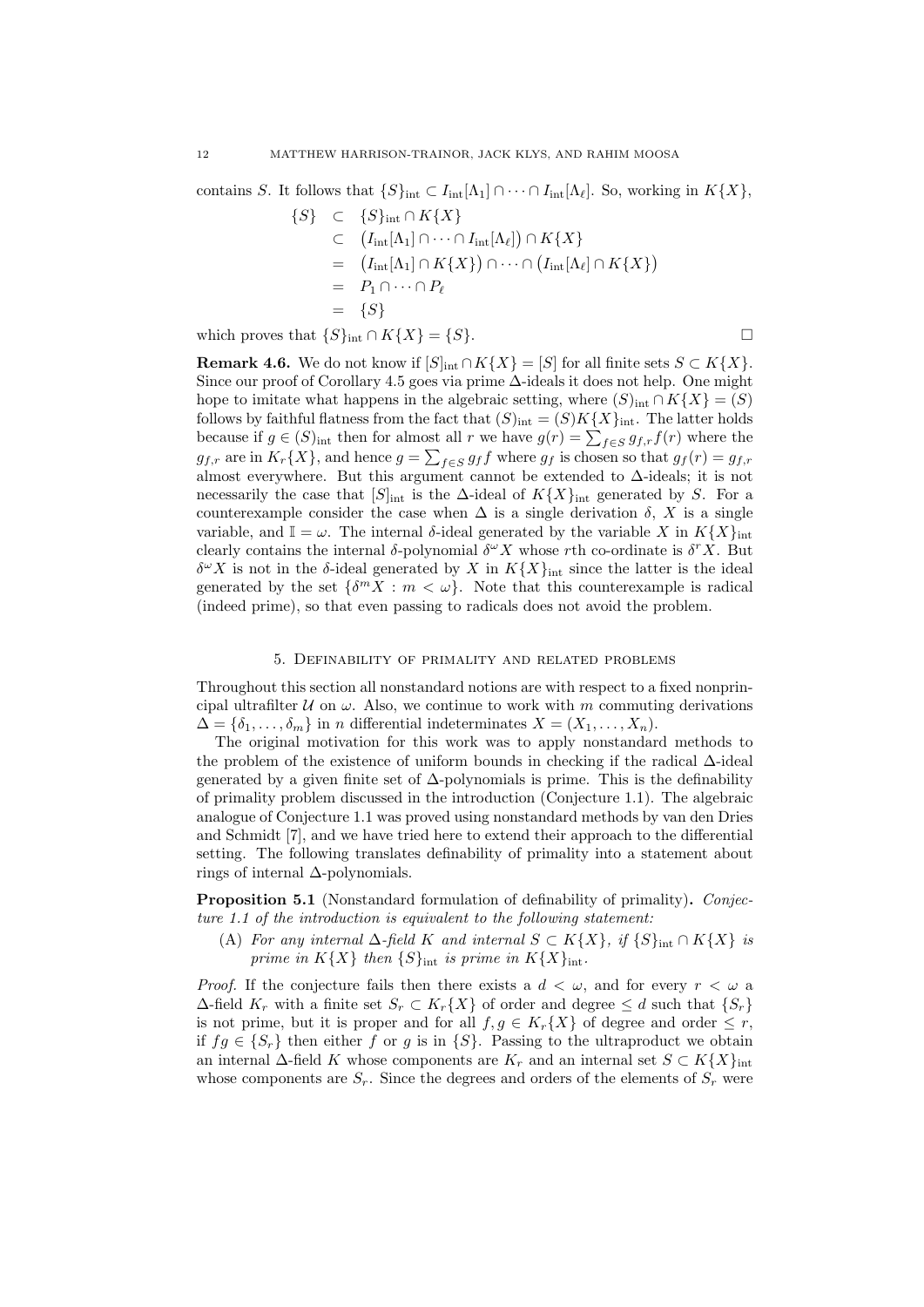bounded independently of r, S is in fact a subset of  $K\{X\}$ . Since the  $\{S_r\}$  were not prime,  $\{S\}_{\text{int}}$  is not prime. On the other hand,  $\{S\}_{\text{int}} \cap K\{X\}$  is prime. Indeed, it is proper since each  $\{S_r\}$  was proper and hence  $\{S\}_{\text{int}}$  omits  $1 \in K\{X\}$ . Moreover, if  $f, g \in K\{X\}$  with  $fg \in \{S\}_{\text{int}}$ , then for almost all  $r, f(r), g(r) \in K_r\{X\}$  are of degree and order  $\leq r$  (as they are almost everywhere equal to that of f and g), and  $f(r)g(r) \in \{S_r\}$ , and hence one of  $f(r)$  and  $g(r)$  is in  $\{S_r\}$ . Depending on which of these is favoured by the ultrafilter, we get that either f or g is in  $\{S\}_{\text{int}}$ . We have shown that  ${S}_{\text{int}} \cap K{X}$  is prime but  ${S}_{\text{int}}$  is not. That is, statement (A) is false.

Conversely, suppose Conjecture 1.1 holds, K is an internal  $\Delta$ -field, and S ⊂  $K{X}$  is an internal set. Let  $(S_r : r < \omega)$  be a family of components for S. The fact that  $S \subset K\{X\}$  means that for some  $V \in U$  there is a bound on the orders and degrees of the elements of  $S_r$  for all  $r \in V$ , that is independent of r. Let d be this bound and let  $N = r(d, n, m)$  be given by Conjecture 1.1. Now suppose that  $\{S\}_{\text{int}}$  is not prime. We show that  $\{S\}_{\text{int}} \cap K\{X\}$  cannot be prime, thereby verifying the contrapositive of (A). Shrinking V if necessary,  $\{S_r\}$  is not prime for all  $r \in V$ . Hence there is  $f_r, g_r \in K_r\{X\}$  of degree and order  $\leq N$ witnessing the nonprimality of  $\{S_r\}$ . (Note that while  $S_r$  need not be finite, there exists finite  $T_r \subset S_r$  with  $\{S_r\} = \{T_r\}$  by the Ritt-Raudenbush basis theorem, and hence Conjecture 1.1 applies.) Let  $f, g \in K\{X\}_{\text{int}}$  be such that  $f(r) = f_r$  and  $g(r) = g_r$  almost everywhere. Then, as the degrees and orders are bounded, we have that  $f, g \in K\{X\}$ . Moreover, f, g witness the nonprimality of  $\{S\}_{\text{int}}$ . That is,  ${S}_{int} ∩ K{X}$  is not prime.  $□$ 

**Remark 5.2.** The above proposition remains true even if we change statement  $(A)$ to consider only *finite* subsets  $S \subset K\{X\}$ . Indeed, when we were proving above that a counterexample to Conjecture 1.1 leads to a counterexample to (A), we could have taken the  $S_r$  to be of bounded size independently of r without changing  $\{S_r\}$ . This is because the  $\Delta$ -polynomials in  $K_r\{X\}$  of order and degree bounded by d form a  $K_r$ -vector space whose (finite) dimension depends only on d (not on r). Choosing the  $S_r$  to be of uniformly bounded size would then have lead to a finite counterexample S.

Unfortunately, the results we obtained in the last section only go part way toward proving statement  $(A)$ . The proof of the following weak form of  $(A)$  illustrates what goes wrong.

**Proposition 5.3.** Suppose K is an internal  $\Delta$ -field and  $S \subset K\{X\}$  is such that  ${S}_{\text{int}} \subsetneq K{X}_{\text{int}}$  satisfies: for all  $f \in K{X}$  and  $g \in K{X}_{\text{int}}$ , if  $fg \in {S}_{\text{int}}$ then  $f \in \{S\}_{\text{int}}$  or  $g \in \{S\}_{\text{int}}$ . Then  $\{S\}_{\text{int}}$  is prime.

*Proof.* Note that our assumption on  $\{S\}_{\text{int}}$  implies that  $\{S\}_{\text{int}} \cap K\{X\}$  is prime.<sup>1</sup> Theorem 4.3 tells us that if  $\Lambda$  is a characteristic for  $\{S\}_{\text{int}} \cap K\{X\}$  then  $I_{\text{int}}[\Lambda]$  is prime. We will show that  $\{S\}_{\text{int}} = I_{\text{int}}[\Lambda]$ . Since  $I_{\text{int}}[\Lambda]$  contains  $I[\Lambda] = \{S\}_{\text{int}} \cap$  $K{X} \supset S$ , we have  ${S}_{int} \subset I_{int}[\Lambda]$ . For the reverse containment, suppose  $g \in$  $I_{\rm int}[\Lambda]$ . Then  $H_{\Lambda}^N g \in [\Lambda]_{\rm int} \subset \{S\}_{\rm int}$  for some  $N \in \mathbb{N}^*$ . It follows that  $(H_{\Lambda}g)^{\tilde{N}} \in$  ${S}_{\text{int}}$ . Since  ${S}_{\text{int}}$  is componentwise radical almost everywhere,  $H_{\Lambda}g \in {S}_{\text{int}}$ . Now  $H_{\Lambda} \notin \{S\}_{\text{int}}$ , else it would be in  $I[\Lambda]$  and the latter would then not be proper.

<sup>&</sup>lt;sup>1</sup>We know by Corollary 4.5 that  $\{S\}_{int} \cap K\{X\} = \{S\}$ , but we don't use this fact here.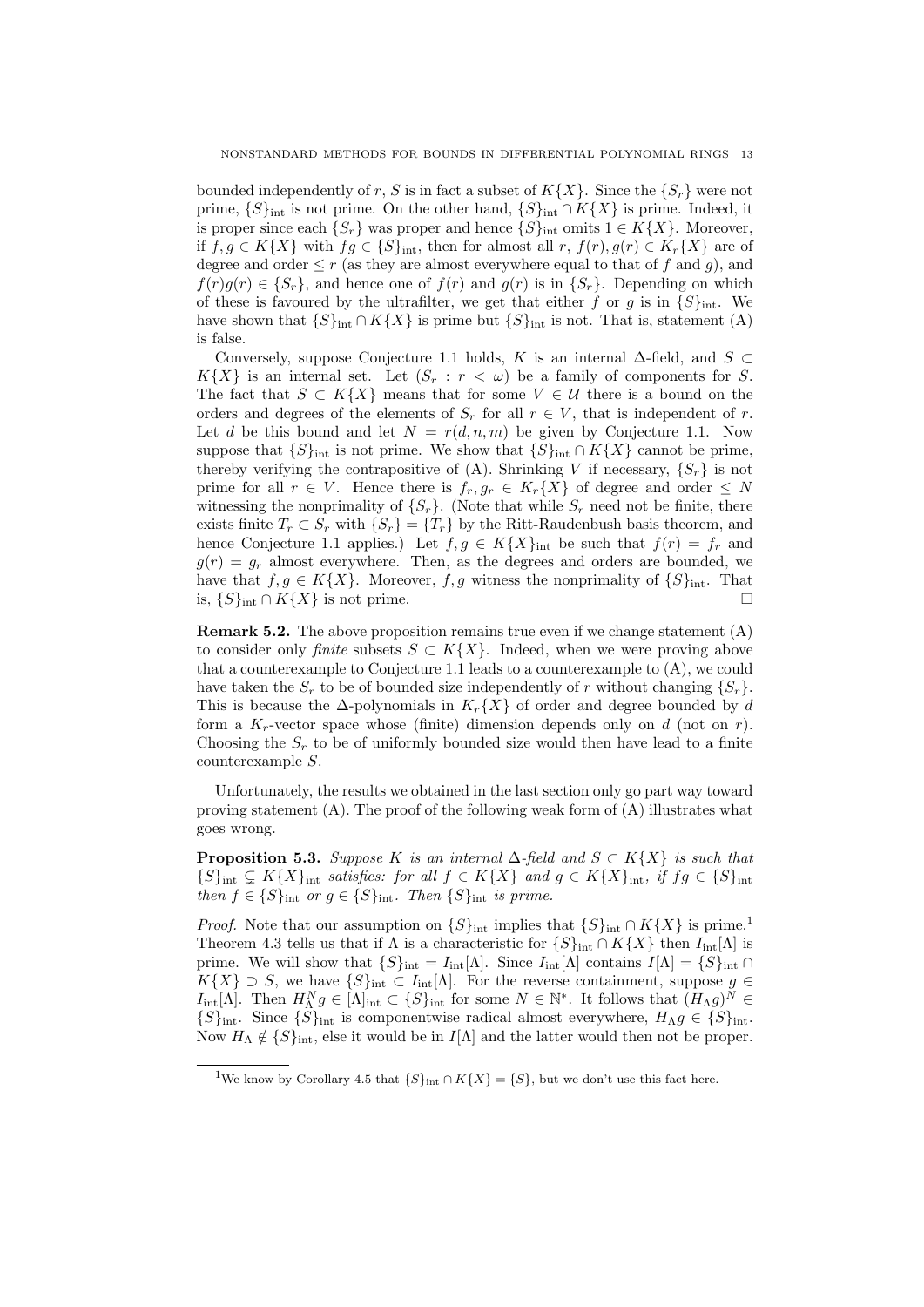Since  $H_{\Lambda} \in K\{X\}$ , our assumption on  $\{S\}_{\text{int}}$  implies that  $g \in \{S\}_{\text{int}}$ , as desired.  $\Box$ 

We leave it to the reader to deduce from the above proposition the following standard consequence which bounds one of the two universal quantifiers in the definition of primality.

**Theorem 5.4.** For every d there exists  $r = r(d, n, m)$  such that for every  $\Delta$ -field k and and every finite set of  $\Delta$ -polynomials  $S \subset k\{X\}$  of degree and order  $\leq d$ , the following are equivalent:

- (i)  $\{S\}$  is prime
- (ii)  $\{S\}$  is proper and for all  $f, g \in k\{X\}$  with f of degree and order  $\leq r$ , if  $fg \in \{S\}$  then either f or g is in  $\{S\}.$

Now we turn our attention away from trying to prove definability of primality, and instead toward proving that it is equivalent to other existence-of-bounds problems in differential algebra. In this we are informed by [2] where Golubitsky, Kondratieva, and Ovchinnikov show, under some natural computability-theoretic assumptions on the base  $\Delta$ -field<sup>2</sup>, the equivalence of several computational problems in differential algebra. We are interested in the existence-of-bounds analogues of some of their existence-of-algorithm problems.

**Proposition 5.5.** Statement  $(A)$  of Proposition 5.1 is equivalent to each of the following statements: For any internal  $\Delta$ -field K,

- (B) If  $P \subset K\{X\}_{\text{int}}$  is a prime internal  $\Delta$ -ideal with an internally characteristic set from  $K\{X\}$  then  $P = \{S\}_{\text{int}}$  for some internal  $S \subset K\{X\}.$
- (C) Suppose  $P, Q \subset K\{X\}_{\text{int}}$  are prime internal  $\Delta$ -ideals with internally characteristic sets from  $K\{X\}$ . If  $P \cap K\{X\} \subset Q$  then  $P \subset Q$ .
- (D) Suppose  $S \subset K\{X\}$  is internal and  $P, Q \subset K\{X\}_{\text{int}}$  are minimal prime internal ∆-ideals containing S. If P ∩ K{X} ⊂ Q then P = Q.
- (E) If  $S \subset K\{X\}$  is internal and  $f \in K\{X\}$  is not a zero divisor in  $K\{X\}/\{S\}$ then f is not a zero divisor in  $K{X}_{\text{int}}/{S}_{\text{int}}$ .

*Proof.* Suppose (A) holds and let  $\Lambda \subset K\{X\}$  be internally characteristic for a prime internal  $\Delta$ -ideal P. Then  $P = I_{int}[\Lambda]$ , and by Theorem 4.3,  $\Lambda$  is characteristic for the prime  $\Delta$ -ideal I[Λ] of K{X}. Let  $S \subset K\{X\}$  be finite so that  $I[\Lambda] = \{S\}.$ By Corollary 4.4, P is least among the prime internal  $\Delta$ -ideals that lie above  $\{S\}$ . By Corollary 4.5,  $\{S\}_{\text{int}} \cap K\{X\} = \{S\}$ , and by  $(A)$ ,  $\{S\}_{\text{int}}$  is prime. Hence  $P \subset \{S\}_{\text{int}}$ . The reverse containment is clear. This proves (B).

That (B) implies (C) is immediate.

Note that (D) does not follow tautologically from (C), because the prime internal  $\Delta$ -ideals P and Q appearing in (D) are not assumed to have internally characteristic sets from  $K\{X\}$ . However, by the following lemma, P and Q do in fact have internally characteristic sets from  $K\{X\}$ , and so (C) does imply (D).

Lemma 5.6. If  $S \subset K\{X\}$  and  $P \subset K\{X\}_{\text{int}}$  is a minimal prime internal ∆-ideal containing S, then P has an internally characteristic set from  $K\{X\}$ .

<sup>&</sup>lt;sup>2</sup>Namely that k is a computable  $\Delta$ -field and that there is an algorithm for determining if a univariate polynomial over  $k$  is irreducible.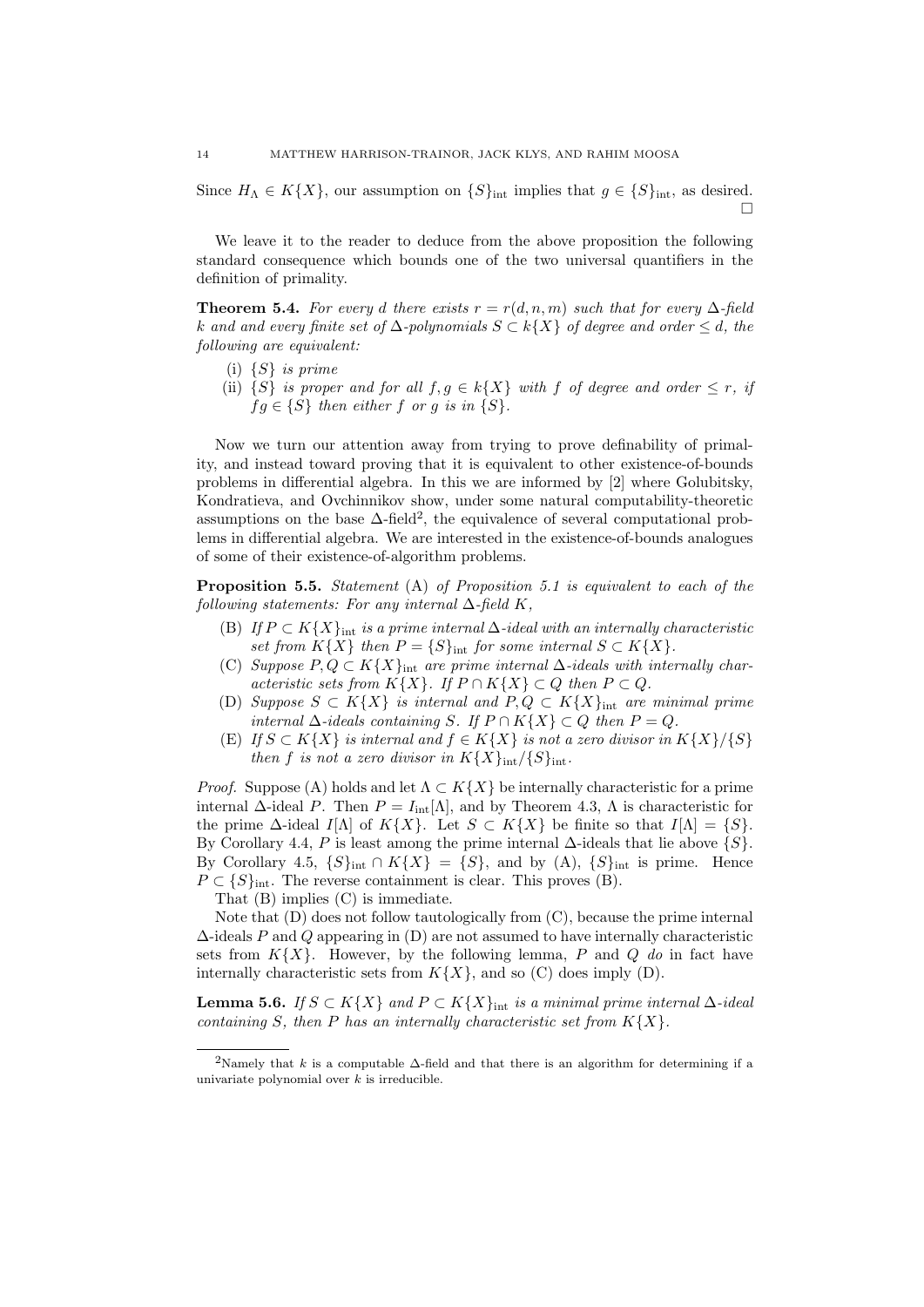*Proof of Lemma 5.6.* Consider the prime  $\Delta$ -ideal  $Q := P \cap K\{X\}$ , and let  $\Lambda \subset$  $K{X}$  be a characteristic set for Q. By Theorem 4.3,  $\Lambda$  is internally characteristic for the prime internal  $\Delta$ -ideal  $I_{int}[\Lambda]$ . We show that  $P = I_{int}[\Lambda]$ . By Corollary 4.4,  $I_{\text{int}}[\Lambda]$  is least among the prime internal  $\Delta$ -ideals of  $K\{X\}_{\text{int}}$  whose intersection with  $K\{X\}$  is Q. Hence  $I_{int}[\Lambda] \subset P$ . On the other hand,  $S \subset P \cap K\{X\} = Q \subset I_{int}[\Lambda]$  So by the minimality of  $P \cap P = I_{int}[\Lambda]$  as desired  $I_{\text{int}}[\Lambda]$ . So by the minimality of P,  $P = I_{\text{int}}[\Lambda]$ , as desired.

In order to prove that  $(D)$  implies  $(E)$ , we first show, unconditionally, that if  $S \subset K\{X\}$  is internal and  $\Lambda \subset K\{X\}$  is characteristic for a minimal prime  $\Delta$ -ideal containing S, then  $I_{\text{int}}[\Lambda]$  is a minimal prime internal  $\Delta$ -ideal of  $K\{X\}_{\text{int}}$  containing S. Indeed, by Theorem 4.3,  $I_{int}[\Lambda]$  is a prime internal  $\Delta$ -ideal containing S, and hence by transfer from the standard setting, there exists  $P \subset I_{int}[\Lambda]$  minimal such. But then, by Lemma 5.6,  $P = I_{int}[\Sigma]$  where  $\Sigma \subset K\{X\}$  is internally characteristic for P. Intersecting with  $K{X}$ , we get  $S \subset I[\Sigma] \subset I[\Lambda]$ , and hence  $I[\Sigma] = I[\Lambda]$  by minimality. Therefore  $P = I_{int}[\Sigma] = I_{int}[\Lambda]$ , as desired.

Now we show that (D) implies:

(D') If  $Q \subset K\{X\}_{\text{int}}$  is a minimal prime internal  $\Delta$ -ideal containing S, then  $Q \cap K\{X\}$  is a minimal prime  $\Delta$ -ideal of  $K\{X\}$  containing S.

Indeed, let  $Q' \subset Q \cap K\{X\}$  be a minimal prime  $\Delta$ -ideal containing S. Let  $\Lambda \subset$  $K{X}$  be characteristic for  $Q'$ , so that  $Q' = I[\Lambda]$ . Then, by the previous paragraph,  $P := I_{int}[\Lambda]$  is another minimal prime internal  $\Delta$ -ideal of  $K\{X\}_{int}$  containing S. As  $P \cap K\{X\} = I[\Lambda] \subset Q$ , (D) implies that  $P = Q$ . So,  $Q \cap K\{X\} = I[\Lambda] = Q'$ 

We are ready to prove that  $(D)$  implies  $(E)$ . We use the following characterisation of zero divisors that comes from the prime decomposition theorem (see, for example, Lemma 1 of [2]):  $f \in K\{X\}$  is a zero divisor modulo  $\{S\}$  if an only if f belongs to one of, but not all of, the minimal prime  $\Delta$ -ideals of  $K\{X\}$  that contain S. Working componentwise almost everywhere we also have:  $f \in K\{X\}_{\text{int}}$  is a zero divisor in  $K{X}_{\text{int}}/{S}_{\text{int}}$  if an only if f belongs to one of, but not all of, the minimal prime internal  $\Delta$ -ideals of  $K\{X\}_{\text{int}}$  that contain S. Now, toward a proof of the contrapositive of (E), suppose that  $f \in K\{X\}$  is a zero divisor in  $K\{X\}_{int}/\{S\}_{int}$ , and let P and Q be minimal prime internal  $\Delta$ -ideals containing S such that  $f \in$  $P \setminus Q$ . But then  $f \in (P \cap K\{X\}) \setminus (Q \cap K\{X\})$ . As  $P \cap K\{X\}$  and  $Q \cap K\{X\}$  are minimal prime internal  $\Delta$ -ideals containing S by (D'), it follows that f is a zero divisor of  $K{X}{\} / {S}.$ 

Finally, we show that (E) implies (A). Assuming (E), suppose that  $S \subset K\{X\}$ is an internal set such that  $\{S\}_{\text{int}}$  is not prime in  $K\{X\}_{\text{int}}$ . We need to prove that  ${S}_{\text{int}} \cap K{X}$  is not prime in  $K{X}$ . By Corollary 4.5,  ${S}_{\text{int}} \cap K{X} = {S}$ . Now by Proposition 5.3, the fact that  ${S}_{int}$  is not prime is witnessed by some  $f \in K{X}$ and  $g \in K\{X\}_{\text{int}}$  neither of which are in  $\{S\}_{\text{int}}$  but such that  $fg \in \{S\}_{\text{int}}$ . That is, f is a zero divisor in  $K\{X\}_{int}/\{S\}_{int}$ . As  $f \in K\{X\}$ , (E) implies that f is a zero divisor in  $K\{X\}/\{S\}$ . Hence  $\{S\}$  is not prime in  $K\{X\}$ , as desired.

Theorem 5.7. The following statements in differential algebra are equivalent:

- (1) Definability of primality. Conjecture 1.1.
- (2) Bounds for generators of a prime ∆-ideal given a characteristic set. For every d there exists  $r = r(d, n, m)$  such that for every  $\Delta$ -field k, if P is a prime  $\Delta$ -ideal of  $k\{X\}$  with a characteristic set whose elements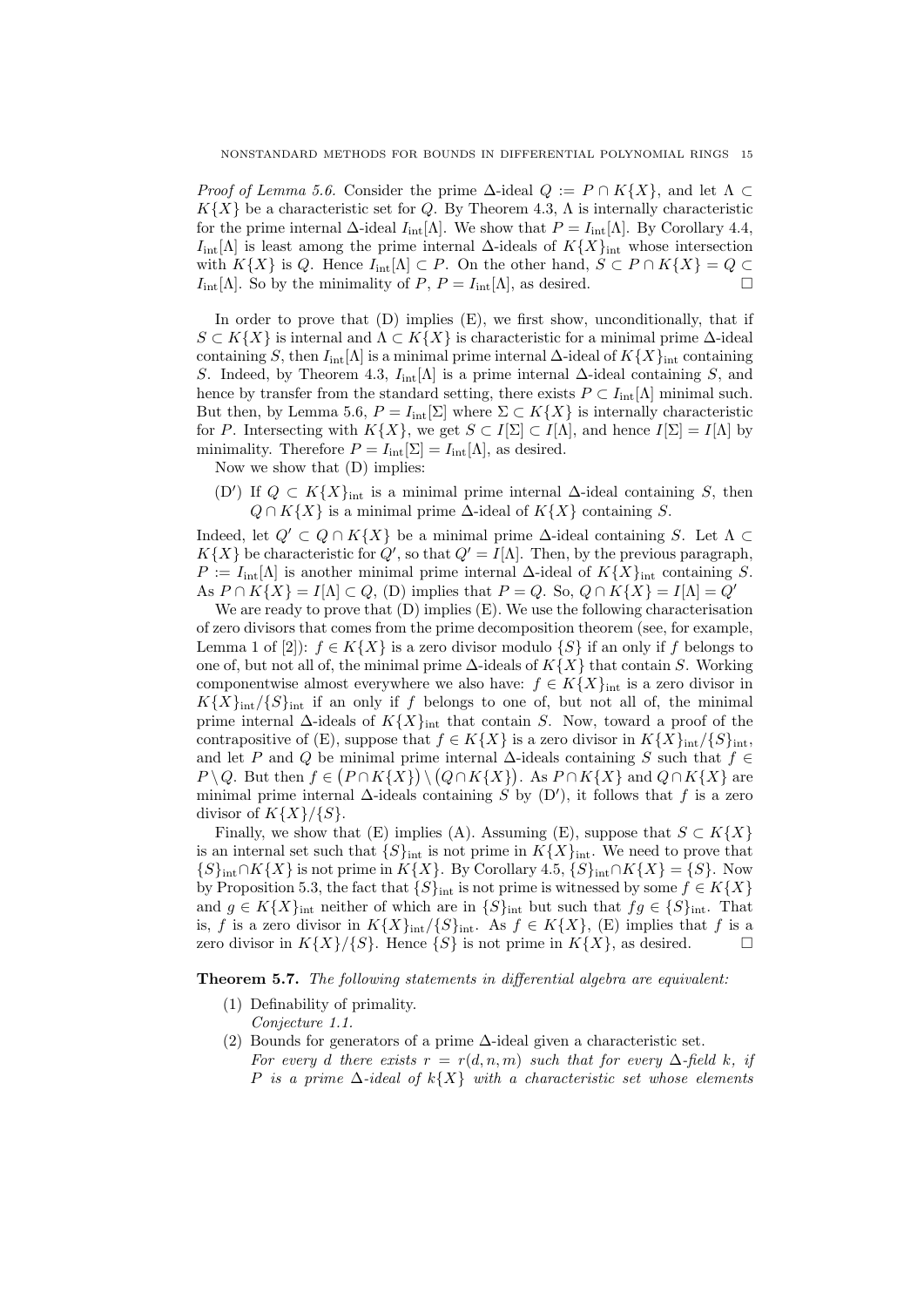are of degree and order  $\leq d$ , then P is radically differentially generated by  $\Delta$ -polynomials of order and degree  $\leq r$ .

- (3) Bounds for checking  $\subset$  among prime  $\Delta$ -ideals given characteristic sets. For every d there exists  $r = r(d, n, m)$  such that for every  $\Delta$ -field k and all prime  $\Delta$ -ideals  $P, Q \subset k\{X\}$  with characteristic sets whose elements are of degree and order  $\leq d$ , if every  $\Delta$ -polynomial in P of degree and order  $\leq r$ is in  $Q$  then  $P \subset Q$ .
- (4) Bounds for distinguishing minimal prime  $\Delta$ -ideals. For every d there exists  $r = r(d, n, m)$  such that for every  $\Delta$ -field k, every set  $S \subset k\{X\}$  of  $\Delta$ -polynomials of degree and order  $\leq d$ , and every pair P and Q of minimal prime  $\Delta$ -ideals containing S, if every  $\Delta$ -polynomial in P of degree and order  $\leq r$  is in Q then  $P = Q$ .
- (5) Definability of zero-divisibility. For every d there exists  $r = r(d, n, m)$  such that for every  $\Delta$ -field k, every set  $S \subset k\{X\}$  of  $\Delta$ -polynomials of degree and order  $\leq d$ , and every  $q \in$ k{X} of degree and order  $\leq d$ , if gf  $\notin$  {S} for all  $f \notin \{S\}$  of degree and order  $\leq r$ , then q is not a zero divisor modulo  $\{S\}$ .

Proof. These statements are just standard formulations of the corresponding statements  $(A)$  through  $(E)$  of Proposition 5.5. The equivalence of  $(A)$  and  $(1)$  is Proposition 5.1, and very similar arguments yield the equivalence of  $(B)$  to  $(2)$ ,  $(C)$  to  $(3)$ , (D) to (4), and (E) to (5). The theorem then follows immediately from Proposition 5.5.  $\Box$ 

Remark 5.8. The existence-of-algorithms analogue of (3) would say that there is an algorithm for deciding whether one prime  $\Delta$ -ideal is contained in another given their characteristic sets. This is Kolchin's Problem 3 of §IV.9 of [5], a solution to which would solve the Ritt problem of computing the prime components of the radical  $\Delta$ -ideal generated by a given finite set of  $\Delta$ -polynomials.

### 6. Two standard consequences

We conclude by extracting the existence of some bounds in the theory of  $\Delta$ polynomial rings from our understanding of the ring of internal ∆-polynomials.

Throughout  $\Delta = {\delta_1, \ldots, \delta_m}$  and  $X = (X_1, \ldots, X_n)$ .

6.1. Characteristic sets for minimal prime  $\Delta$ -ideals. Given a finite set of  $\Delta$ polynomials S, consider the problem of finding the minimal prime ∆-ideals that contain S. In constructive differential algebra there has been significant work on bounds in differential elimination algorithms from which it seems that explicit bounds on characteristic sets for the minimal prime  $\Delta$ -ideals containing S should be deducible. We have in mind [1] and [3]. Here we show the existence of such bounds as an immediate consequence of our study of  $K{X}_{\text{int}}$ .

**Theorem 6.1.** Suppose  $d \in \mathbb{N}$ . There is  $r = r(d, n, m) \in \mathbb{N}$  such that for every  $\Delta$ -field k and every finite set of  $\Delta$ -polynomials  $S \subset k\{X\}$  of degree and order < d, each minimal prime  $\Delta$ -ideal containing S has a characteristic set of  $\Delta$ -polynomials of degree and order  $\leq r$ .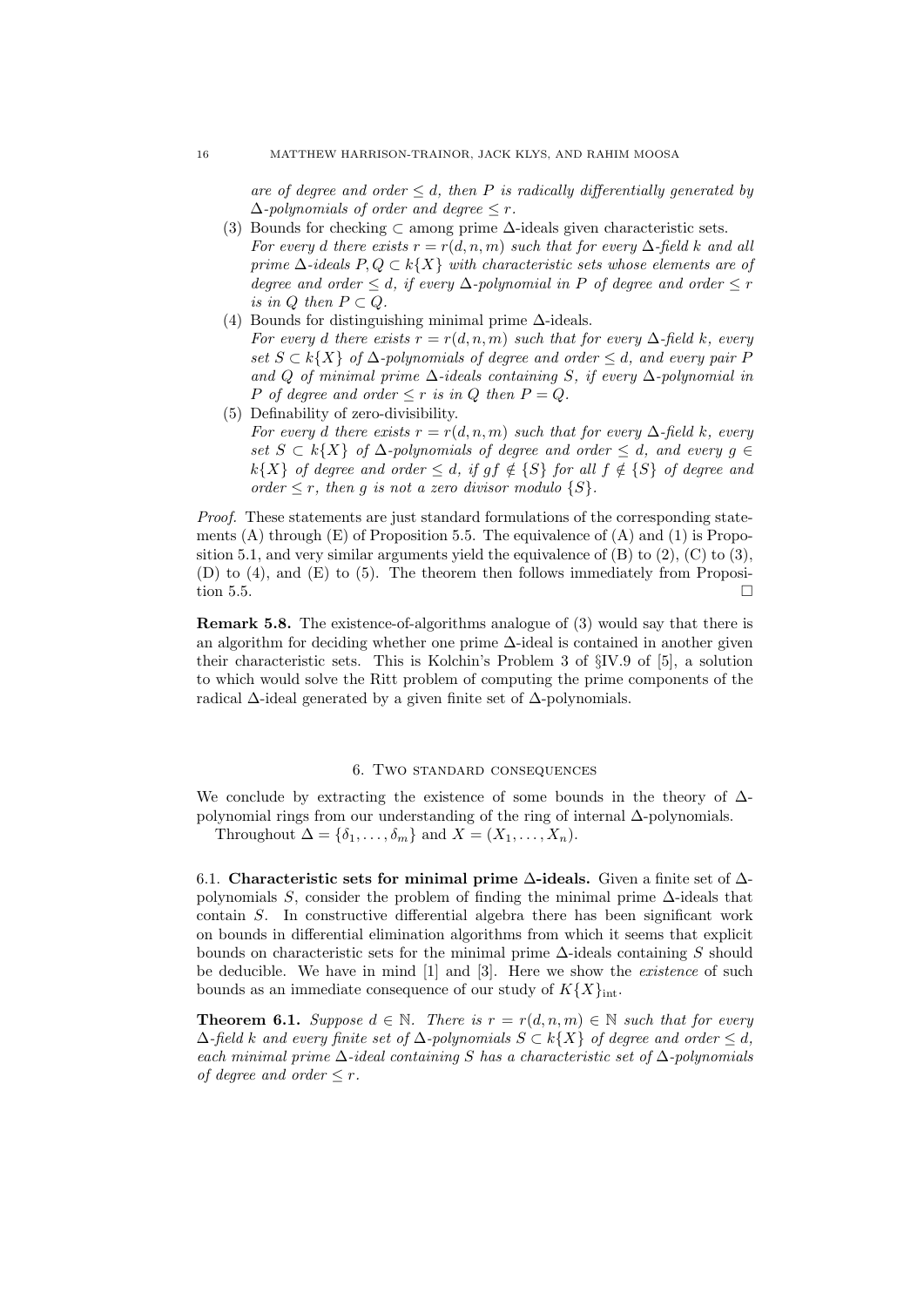*Proof.* Suppose not. Then for each  $r \in \mathbb{N}$  there is a  $\Delta$ -field  $K_r$ , a finite set  $S_r \subset$  $K_r\{X\}$  of  $\Delta$ -polynomials of degree and order bounded by d, and a minimal prime  $\Delta$ -ideal  $P_r \subset K_r\{X\}$  containing  $S_r$  all of whose characteristic sets contain at least one element of either degree or order strictly bigger than  $r$ .

Fix a non-principal ultrafilter U on  $\omega$ , and work in the ultraproduct  $K\{X\}_{\text{int}}$ . Let  $S \subset K\{X\}_{\text{int}}$  be the internal set with components  $S_r$ , and let  $P \subset K\{X\}_{\text{int}}$ be the prime internal  $\Delta$ -ideal with components  $P_r$ . Then P is a minimal prime internal  $\Delta$ -ideal containing S. As the degrees and orders of the elements of  $S_r$  were bounded independently of r, we actually have that  $S \subset K\{X\}$ . By Lemma 5.6, P has an internally characteristic set from  $K\{X\}$ , say  $\Lambda \subset K\{X\}$ . It follows that for almost all  $r, \Lambda_r := \{f(r) : f \in \Lambda\}$  is characteristic for  $P_r$ . Since for  $f \in K\{X\}$ , f and  $f(r)$  have the same shape, if t is the maximum of the degrees and orders of the elements of  $\Lambda$ , then t is also the maximum of the degrees and orders of the elements of  $\Lambda_r$ . Letting  $r \geq t$ , this contradicts the fact that  $P_r$  has no characteristic set bounded by r in this way.

When  $\{S\}$  itself is prime we get from the above theorem the existence of a bound for a characteristic set of  $\{S\}$ . In this case an explicit bound (at least for orders) is given by Lemma 14 of [3].

**Corollary 6.2.** There is  $r = r(d, n, m) \in \mathbb{N}$  such that for every  $\Delta$ -field k and every prime  $\Delta$ -ideal  $P = \{S\}$ , where S is a finite set of  $\Delta$ -polynomials of degree and order  $\leq d$ , P has a characteristic set of  $\Delta$ -polynomials of degree and order  $\leq r$ .

6.2. Differential Nullstellensatz. Consider finally the problem of determining if a  $\Delta$ -polynomial g is in the radical  $\Delta$ -ideal generated by a finite set of  $\Delta$ polynomials S. An explicit bound on how many derivatives one has to apply to  $S$  to witness this membership, depending only on the orders and degrees of the elements of  $S \cup \{g\}$ , was found in [3]. Again, the mere *existence* of such a bound can be seen as an immediate corollary of our study of  $K\{X\}_{\text{int}}$ , as we now point out. Another proof of the existence of a bound, also using ultraproducts (though of differentially closed fields), was given by Singer (cf. §6 of [3]). However Singer's bound depends also on the size of S.

**Theorem 6.3.** Suppose  $d \in \mathbb{N}$ . There is  $r = r(d, n, m) \in \mathbb{N}$  such that for every  $\Delta$ -field k and every finite set of  $\Delta$ -polynomials  $S \subset k\{X\}$  of degree and order  $\leq d$ , the following holds:

if  $g \in \{S\}$  is of order and degree  $\leq d$  then  $g^r \in (\theta f \mid f \in S, \theta \in \Theta, \text{ord } \theta \leq r)$ .

*Proof.* Suppose not. Then for each  $r \in \mathbb{N}$  there is a  $\Delta$ -field  $K_r$ , a finite set  $S_r \subset$  $K_r\{X\}$ , and  $g_r \in \{S_r\}$ , such that every element of  $S_r \cup \{g_r\}$  is of degree and order bounded by d, and  $g_r^r \notin (\theta f \mid f \in S_r, \theta \in \Theta, \text{ord } \theta \leq r)$ . Let  $S \subset K\{X\}_{\text{int}}$  be the internal set with components  $S_r$ , and  $g \in K\{X\}_{\text{int}}$  the internal  $\Delta$ -polynomial with co-ordinates  $g_r$ . Then  $g \in \{S\}_{\text{int}}$ . Since the order and degrees of the components were bounded, we have  $S \subset K\{X\}$  and  $g \in K\{X\}$ . Hence  $g \in \{S\}_{\text{int}} \cap K\{X\}$  $\{S\}$  by Corollary 4.5. It follows that for some  $f_1, \ldots, f_\ell \in S$  and some  $t \in \mathbb{N}$ ,  $g^t \in (\theta f_i \mid 1 \leq i \leq \ell, \theta \in \Theta, \text{ord}(\theta) \leq t)K\{X\}.$  So for almost all  $r \in \mathbb{N}, g^t_r \in$  $(\theta f_i(r) | 1 \leq i \leq \ell, \theta \in \Theta, \text{ord}(\theta) \leq t) K_r\{X\}.$  Since  $f_i(r) \in S_r$ , we have  $g_r^t \in (\theta f |$  $f \in S_r, \theta \in \Theta$ , ord  $\theta \leq t$ , for almost all r. But taking  $r \geq t$ , this contradicts the fact that  $g_r^r \notin (\theta f \mid f \in S_r, \theta \in \Theta, \text{ord}\,\theta \leq r)K_r\{X\}.$